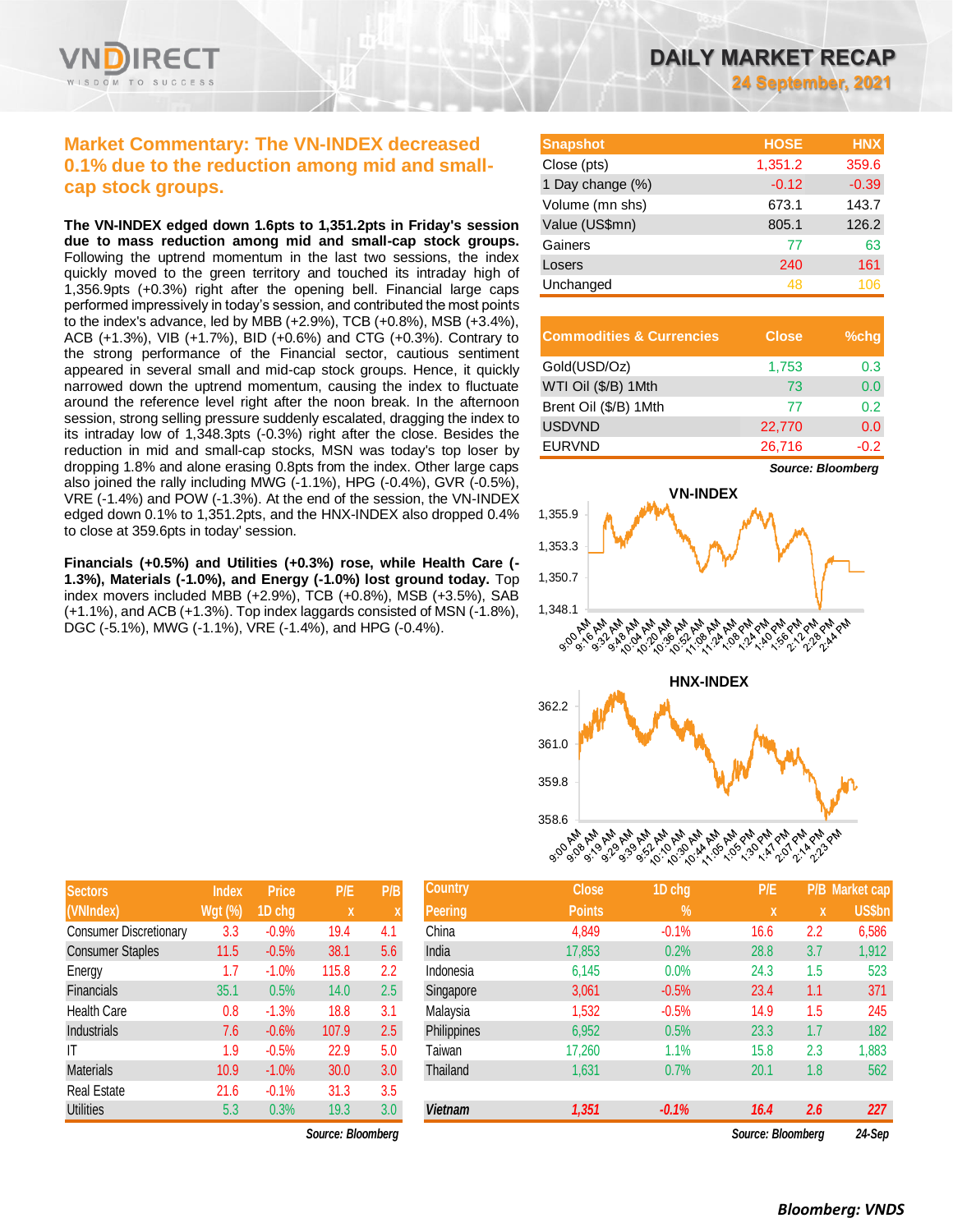

# **Market News**

### **China makes historic sale of crude from strategic reserves**

China sold crude oil from its strategic petroleum reserves for the first time in a historic effort to curb raw materials prices, with a unit of PetroChina Co. Ltd. and Hengli Petrochemical Co. Ltd. securing volumes. Forties and Qatar Marine crude were sold to PetroChina Dalian at \$65 a barrel, according to refinery officials who participated and asked not to be identified. Oman and Upper Zakum were sold to Hengli at \$65 and \$70.50, respectively, officials added. No bids were floated for Murban at the auction. *(Bloomberg)*

### **Nine-month FDI inflows up 4.4% despite COVID-19**

As of September 20, US\$12.5bn was poured into 1,212 newly-licensed projects, up 20.6% in value but the number of projects was down 37.8% over the same period last year. Meanwhile, US\$6.6bn was added into 678 underway projects, a year-on-year rise of 25.6% in capital but down 15.8% in project number. Foreign investors also invested nearly US\$3.2bn to share purchase deals, down 43.8% compared to the same period last year. So far this year, the disbursement of FDI fell 3.5% year on year. Leaders of the Foreign Investment Agency attributed the decreases in the numbers of new and expanded projects to the travel restrictions and long quarantine policy, which made it hard for foreign investors to make surveys for their planned projects. Lockdown and travel restriction measures also affected operations of FDI firms, they added. Among 18 sectors receiving investment from foreign investors in the first nine months of this year, processing manufacturing took the lead with 11.8bn USD, accounting for 53.4% of the total FDI. It was followed by power production and distribution with over US\$5.5bn. Meanwhile, Singapore led 94 countries and territories investing in Vietnam in the period with total investment capital of nearly US\$6.3bn, followed by the Republic of Korea with over US\$3.9bn, and Japan with nearly US\$3.3bn. The Mekong Delta province of Long An attracted the highest amount of FDI during the period with over US\$3.6bn, including US\$3.1bn in a big energy project. Northern port city of Hai Phong came second with US\$2.7bn, while Ho Chi Minh City came third with nearly US\$2.4bn. The export revenue of the FDI sector still increased in the January-September period by 22.9% to nearly US\$178bn. *(Vietnamnet.vn)*

# **Coverage Universe Update**

## **Sonadezi Chau Duc JSC (SZC) - Initiation - ADD (+22.5%)**

## **Set for another good year**

## **Owning the second-largest land bank among listed industrial property companies**

SZC is well-positioned to capture the growing demand for industrial property in the South, triggered by the manufacturing inflow to Vietnam on the "China plus one" strategy thanks to: 1) strong support from its parent company, Sonadezi Corporation; 2) the second-largest available land bank (660ha) and competitive rental prices among listed peers in Vietnam; and 3) attracting a diversified manufacturer profile on favorable location near ports, airport and other IPs in Ba Ria – Vung Tau (BR-VT).

## **Ba Ria – Vung Tau (BR-VT) is an industrial park hotspot**

BR-VT emerges as one of the major industrial hubs in Southern Vietnam, thanks to its proximity to HCMC, competitive land prices and large leasable area. Together with Cai Mep -Thi Vai port cluster, upcoming Long Thanh International airport and key traffic infrastructure, BR-VT is an ideal destination for all manufacturing sectors ranging from heavy industries to chemicals and automobiles to supporting industries. We believe the province is one of the biggest beneficiaries to ride on the strong capital inflow and increasing rental prices.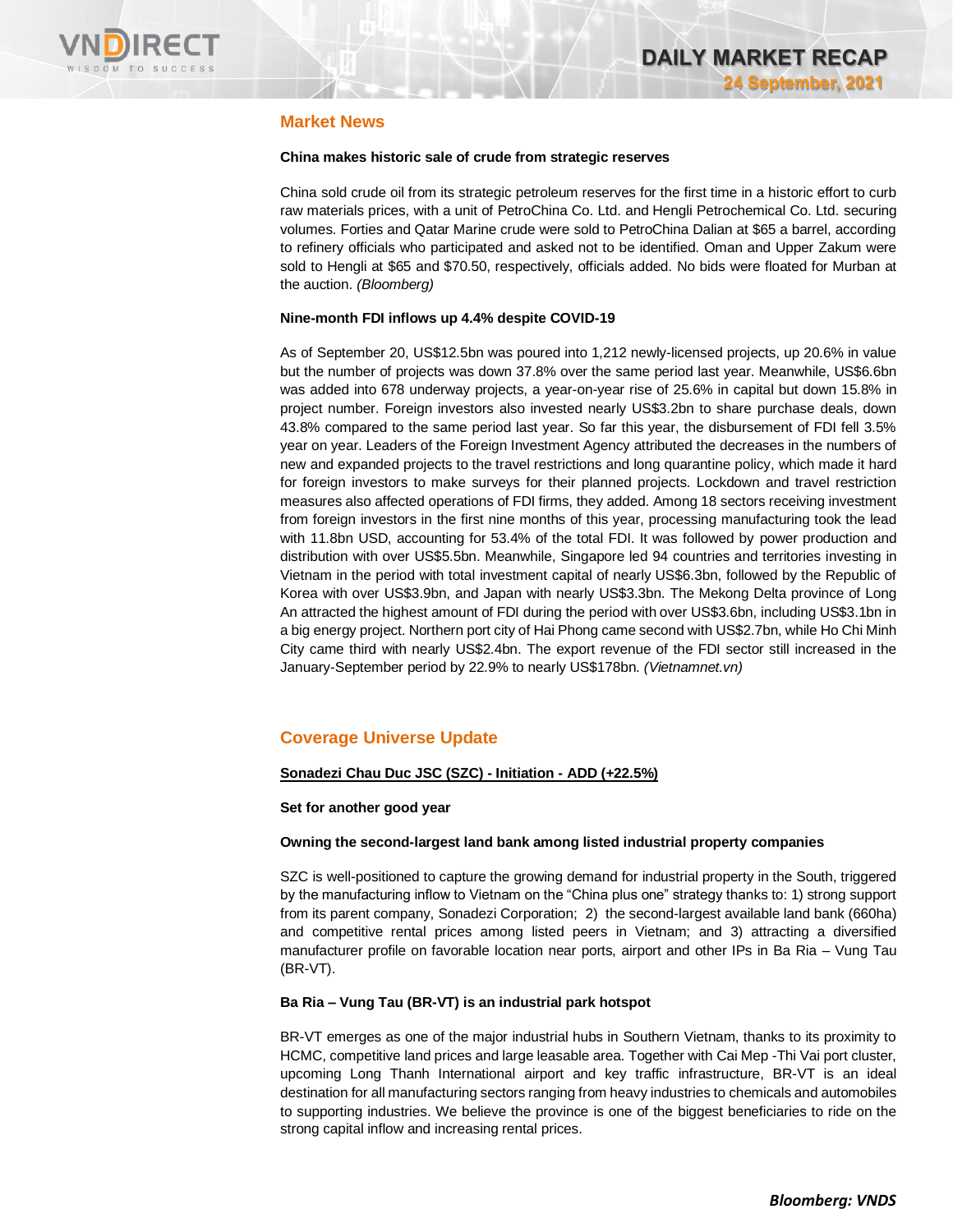

### **We believe FY22F is another stellar year for SZC**

We forecast average rental rates to grow at a CAGR of 17.5% in FY21-22F to US\$65-80 psm per lease term, bringing industrial property revenue to surge 56.6%/29% yoy in FY21 and FY22F, respectively. Together with the contribution of Chau Duc urban and golf course projects from FY21F, would generate a revenue CAGR of 52.0% and a net profit CAGR of 49.8% over FY21-23F.

### **Initiate with Add and SOTP-based TP of VND58,800**

We initiate coverage of SZC with Add rating and SOTP-based TP of VND58,800 with an assumed WACC-based discount rate of 9.7%. Upside catalysts are 1) a better-than-expected IP and residential land sales, 2) faster land clearance, which will speed up project implementation. Downside risks are 1) prolong 4th COVID-19 outbreak which could restrict sales and investment activities, and 2) delays in residential and golf course launches.

*Read the full report[: HERE](https://nhanha-public-api.vndirect.com.vn/click/OGE0ODlmZDA3NTYyMzU3MDAxNzU2MmUzNWNiMzEyMTE=/MmI5MTRlNjU5NmNmNGU1MGEyMGQ2ZjNlYTFiNmIyZDQ=/2b914e6596cf4e50a20d6f3ea1b6b2d4-SZC_Inititaion_20210923.pdf/cmVzZWFyY2hAdm5kaXJlY3QuY29tLnZu/MzU4ODI=)*

## **Notable Corporate Events**

**Hai An Transport & Stevedoring JSC (HAH VN, HOSE) - Treasury shares:** HAH announced the plan to sell all 1.4 million treasury shares, equivalent to 2.85% of charter capital. The selling purpose is to increase working capital and the trading time will be announced after the SSC approves. *(Ndh.vn)*

*<to be continued>*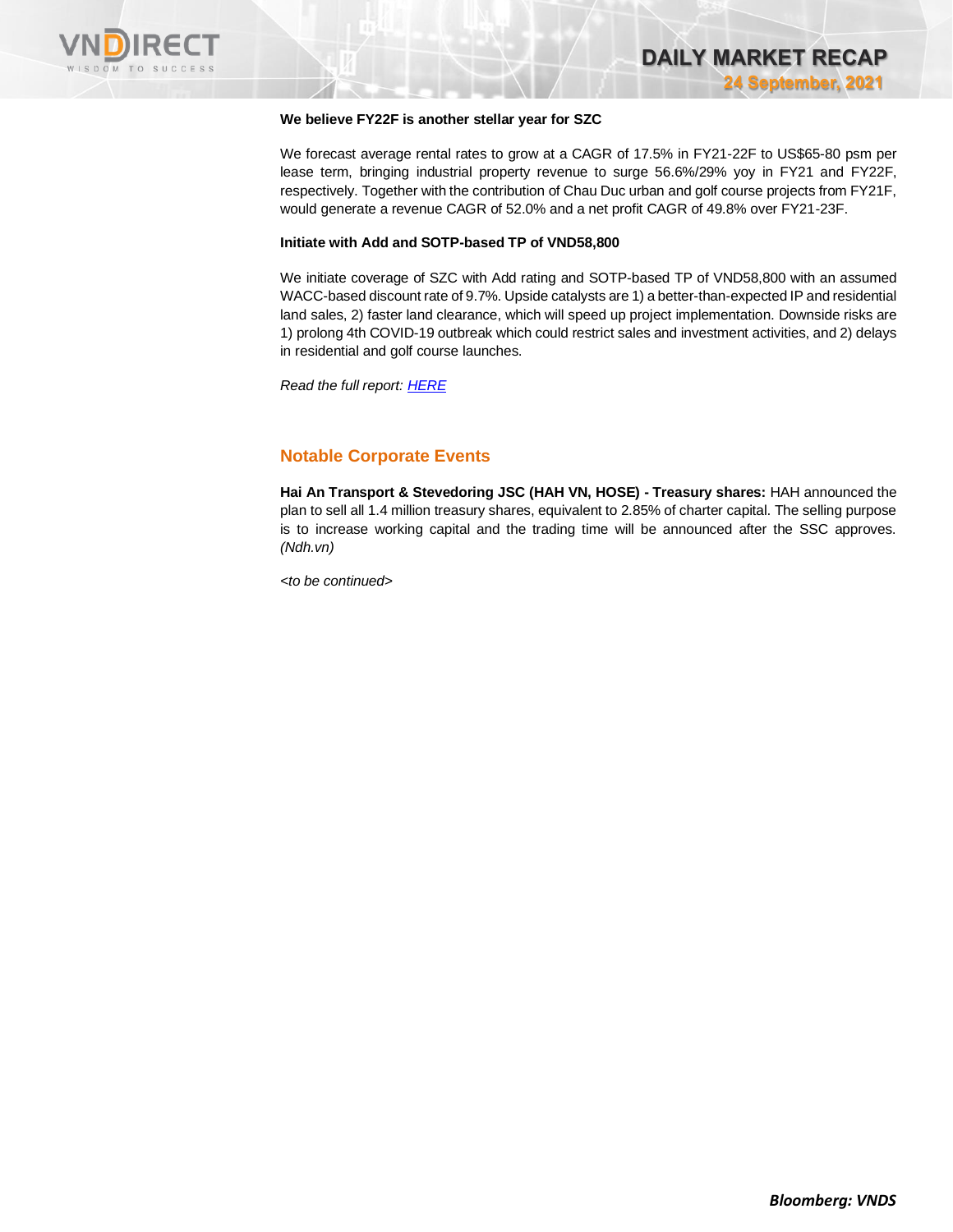# **COVERAGE SUMMARY**

|                 |                    | <b>Adjusted target</b> |                       |               |                       |                      |
|-----------------|--------------------|------------------------|-----------------------|---------------|-----------------------|----------------------|
| <b>Ticker</b>   | <b>Close price</b> | price                  | <b>Dividend yield</b> | <b>Upside</b> | <b>Recommendation</b> | <b>Latest report</b> |
|                 |                    |                        |                       |               |                       |                      |
| <b>ACB</b>      | 32,000             | 41,800                 | 0.0%                  | 30.6%         | <b>ADD</b>            | Link                 |
| <b>ACV</b>      | 84,900             | 86,400                 | 0.0%                  | 1.8%          | <b>ADD</b>            | Link                 |
| CRE             | 31,700             | 28,500                 | 3.1%                  | $-7.0%$       | <b>HOLD</b>           | Link                 |
| <b>CTG</b>      | 31,700             | 42,000                 | 0.0%                  | 32.5%         | <b>ADD</b>            | Link                 |
| <b>DBC</b>      | 62,400             | 64,000                 | 2.4%                  | 5.0%          | ADD                   | Link                 |
| <b>DPM</b>      | 34,500             | 24,100                 | 4.0%                  | $-26.1%$      | <b>ADD</b>            | Link                 |
| <b>DRC</b>      | 32,500             | 25,500                 | 3.1%                  | $-18.5%$      | ADD                   | Link                 |
| <b>FPT</b>      | 92,700             | 101,700                | 2.2%                  | 11.9%         | <b>ADD</b>            | Link                 |
| GAS             | 91,000             | 109,800                | 4.0%                  | 24.6%         | <b>ADD</b>            | Link                 |
| <b>GMD</b>      | 49,000             | 52,700                 | 3.4%                  | 11.0%         | <b>HOLD</b>           | Link                 |
| <b>HDG</b>      | 58,100             | 50,300                 | 2.0%                  | $-11.4%$      | ADD                   | Link                 |
| <b>HPG</b>      | 50,800             | 62,600                 | 0.9%                  | 24.1%         | <b>ADD</b>            | Link                 |
| <b>KBC</b>      | 44,150             | 57,500                 | 1.1%                  | 31.4%         | ADD                   | <b>Link</b>          |
| <b>KDC</b>      | 58,700             | 65,000                 | 2.8%                  | 13.5%         | <b>ADD</b>            | Link                 |
| <b>KDH</b>      | 42,000             | 45,500                 | 1.2%                  | 9.5%          | <b>ADD</b>            | <b>Link</b>          |
| <b>LPB</b>      | 22,450             | 26,000                 | 0.0%                  | 15.8%         | <b>HOLD</b>           | Link                 |
| <b>MBB</b>      | 28,700             | 31,400                 | 0.0%                  | 9.4%          | <b>HOLD</b>           | <b>Link</b>          |
| <b>MML</b>      | 86,600             | 81,400                 | 0.0%                  | $-6.0%$       | <b>HOLD</b>           | Link                 |
| <b>MSH</b>      | 83,300             | 61,000                 | 4.2%                  | $-22.6%$      | <b>ADD</b>            | Link                 |
| <b>MWG</b>      | 130,500            | 116,800                | 0.4%                  | $-10.1%$      | <b>HOLD</b>           | <b>Link</b>          |
| <b>NLG</b>      | 42,250             | 46,700                 | 1.1%                  | 11.6%         | ADD                   | <b>Link</b>          |
| NT <sub>2</sub> | 21,000             | 28,400                 | 9.5%                  | 44.8%         | <b>ADD</b>            | Link                 |
| <b>NVL</b>      | 103,000            | 107,700                | 0.0%                  | 4.6%          | <b>HOLD</b>           | Link                 |
| <b>PHP</b>      | 28,300             | 29,200                 | 2.0%                  | 5.1%          | ADD                   | Link                 |
| <b>PLC</b>      | 38,800             | 30,900                 | 5.2%                  | $-15.2%$      | ADD                   | Link                 |
| <b>PNJ</b>      | 92,000             | 119,200                | 1.9%                  | 31.5%         | <b>ADD</b>            | <b>Link</b>          |
| <b>POW</b>      | 11,600             | 15,000                 | 0.0%                  | 29.3%         | ADD                   | <b>Link</b>          |
| <b>PPC</b>      | 23,550             | 27,400                 | 9.3%                  | 25.6%         | ADD                   | Link                 |
| <b>PVD</b>      | 21,300             | 26,100                 | 0.0%                  | 22.5%         | ADD                   | <b>Link</b>          |
| <b>PVS</b>      | 27,600             | 30,200                 | 3.8%                  | 13.3%         | <b>ADD</b>            | <b>Link</b>          |
| <b>PVT</b>      | 22,700             | 24,100                 | 2.2%                  | 8.4%          | ADD                   | Link                 |
| <b>SCS</b>      | 138,000            | 170,700                | 6.4%                  | 30.0%         | ADD                   | $Link$               |
| <b>STK</b>      | 49,100             | 50,600                 | 2.5%                  | 5.6%          | ADD                   | Link                 |
| <b>TCB</b>      | 50,600             | 57,200                 | 0.0%                  | 13.0%         | <b>ADD</b>            | Link                 |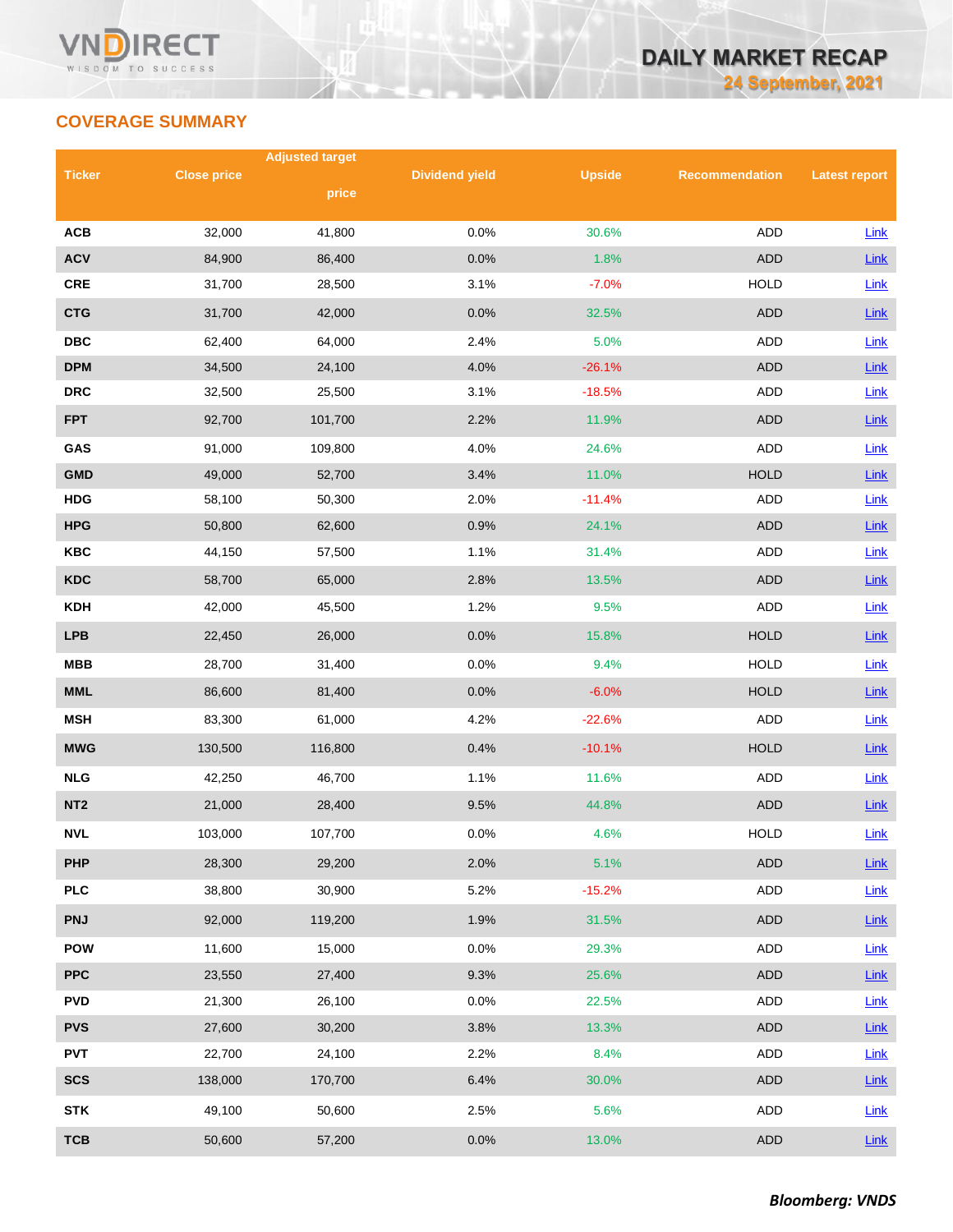

# **DAILY MARKET RECAP**

**24 September, 2021**

|               |                    | <b>Adjusted target</b> |                       |               |                       |                      |
|---------------|--------------------|------------------------|-----------------------|---------------|-----------------------|----------------------|
| <b>Ticker</b> | <b>Close price</b> | price                  | <b>Dividend yield</b> | <b>Upside</b> | <b>Recommendation</b> | <b>Latest report</b> |
|               |                    |                        |                       |               |                       |                      |
| <b>TCM</b>    | 66,000             | N/A                    | 1.5%                  | N/A           | N/A                   | <b>Link</b>          |
| <b>VCB</b>    | 99,500             | 119,500                | 0.8%                  | 20.9%         | <b>ADD</b>            | <b>Link</b>          |
| <b>VHC</b>    | 49,400             | 50,000                 | 4.1%                  | 5.3%          | ADD                   | Link                 |
| <b>VHM</b>    | 79,600             | 102,200                | 0.0%                  | 28.4%         | <b>ADD</b>            | $Link$               |
| VIB           | 38,450             | 48,100                 | 0.0%                  | 25.1%         | <b>ADD</b>            | <b>Link</b>          |
| <b>VJC</b>    | 125,000            | 138,900                | 0.0%                  | 11.1%         | <b>ADD</b>            | <b>Link</b>          |
| <b>VNM</b>    | 90,700             | 110,000                | 4.2%                  | 25.5%         | ADD                   | <b>Link</b>          |
| <b>VPB</b>    | 67,000             | 75,000                 | 0.0%                  | 11.9%         | <b>ADD</b>            | $Link$               |
| <b>VRE</b>    | 28,500             | 36,600                 | 0.0%                  | 28.4%         | ADD                   | <b>Link</b>          |
| <b>VTP</b>    | 81,200             | 95,300                 | 1.9%                  | 19.3%         | <b>ADD</b>            | $Link$               |
| <b>BCG</b>    | 18,150             | 24,000                 | 4.4%                  | 36.6%         | ADD                   | <b>Link</b>          |
| <b>SZC</b>    | 48,900             | 58,800                 | 2.2%                  | 22.5%         | <b>ADD</b>            | <b>Link</b>          |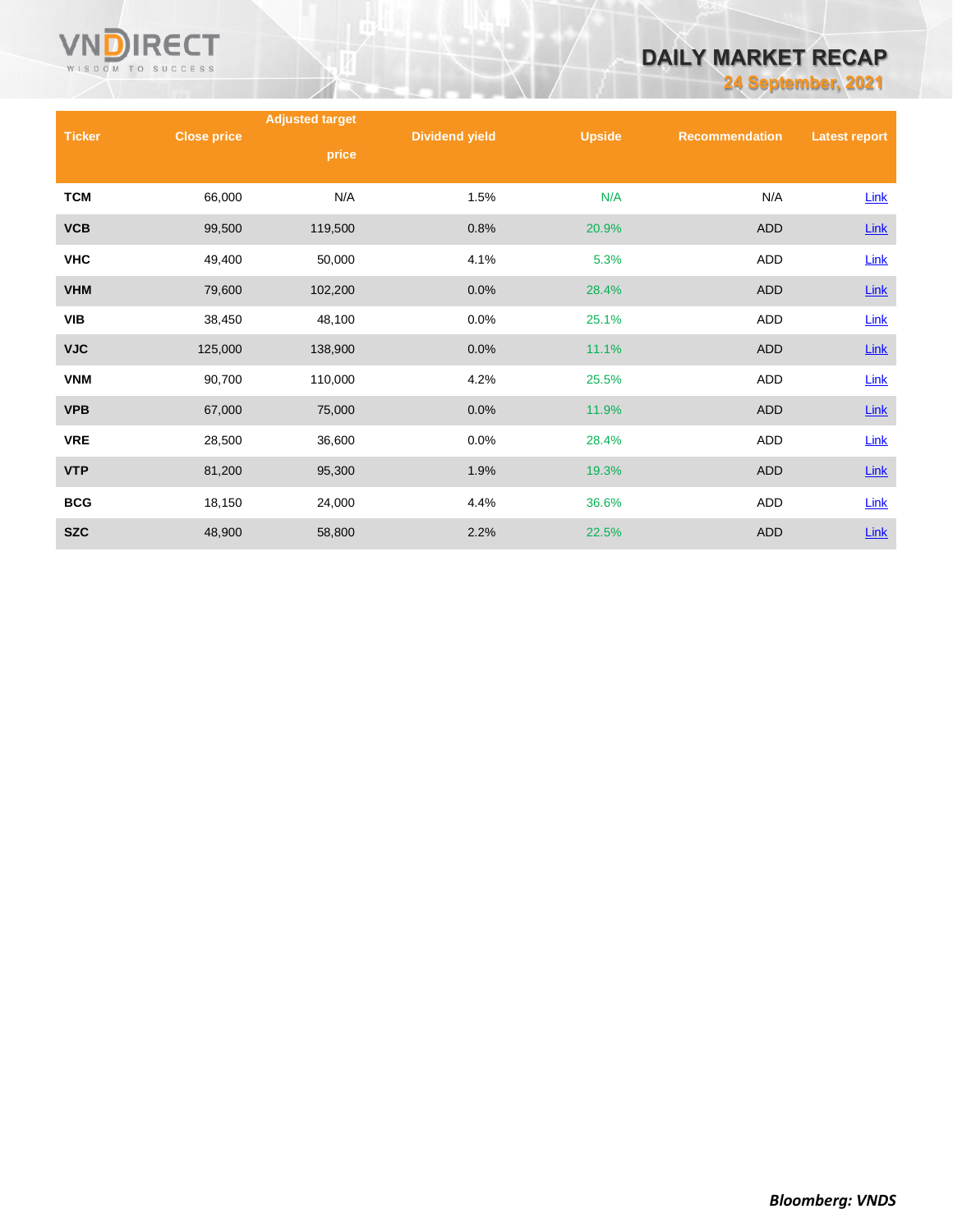## **MARKET MOVEMENTS**

WISDOM TO SUCCESS

RECT

| <b>HOSE</b>        |              |       |      |         |              |  |  |  |
|--------------------|--------------|-------|------|---------|--------------|--|--|--|
| <b>Top gainers</b> |              |       |      |         | <b>VND</b>   |  |  |  |
| <b>Ticker</b>      | Last         | Cha   | %chq | Vol.    | <b>Index</b> |  |  |  |
|                    | <b>Price</b> |       |      |         | impact       |  |  |  |
| ABS                | 23,000       | 1,500 | 6.98 | 2.43MLN | 0.032        |  |  |  |
| <b>HRC</b>         | 66,300       | 4,300 | 6.94 | 600     | 0.035        |  |  |  |
| <b>DRH</b>         | 14,650       | 950   | 6.93 | 4.69MLN | 0.016        |  |  |  |
| <b>TRC</b>         | 44,250       | 2,850 | 6.88 | 120,500 | 0.023        |  |  |  |
| <b>AGM</b>         | 35,750       | 2,300 | 6.88 | 160,000 | 0.011        |  |  |  |

| <b>Top losers</b> |              |          |         |         | <b>VND</b>   |
|-------------------|--------------|----------|---------|---------|--------------|
| <b>Ticker</b>     | Last         | Cha      | %chq    | Vol.    | <b>Index</b> |
|                   | <b>Price</b> |          |         |         | impact       |
| <b>SJF</b>        | 7.440        | -560     | $-6.70$ | 8.47MLN | $-0.012$     |
| <b>VPH</b>        | 7,980        | $-600$   | $-6.50$ | 1.64MLN | $-0.015$     |
| PLP               | 15,300       | $-1,150$ | $-7.00$ | 417,500 | $-0.012$     |
| <b>EMC</b>        | 17,300       | $-1,300$ | $-7.00$ | 100     | $-0.005$     |
| <b>SAM</b>        | 12,650       | $-950$   | $-6.20$ | 930,800 | $-0.090$     |

| <b>Top index movers</b> | <b>VND</b>           |       |      |               |                        |
|-------------------------|----------------------|-------|------|---------------|------------------------|
| <b>Ticker</b>           | Last<br><b>Price</b> | Cha   | %chq | Vol.          | <b>Index</b><br>impact |
| <b>MBB</b>              | 28,700               | 800   |      | 2.87 29.13MLN | 0.814                  |
| <b>TCB</b>              | 50,600               | 400   | 0.80 | 7.36MLN       | 0.378                  |
| <b>MSB</b>              | 30,000               | 1,000 | 3.45 | 14.50MLN      | 0.316                  |
| <b>SAB</b>              | 160,000              | 1,800 | 1.14 | 82,100        | 0.311                  |
| <b>ACB</b>              | 32,000               | 400   | 1.27 | 6.69MLN       | 0.291                  |

| <b>Top index laggers</b> |              |          |         |          |              |  |
|--------------------------|--------------|----------|---------|----------|--------------|--|
| <b>Ticker</b>            | Last         | Cha      | %chq    | Vol.     | <b>Index</b> |  |
|                          | <b>Price</b> |          |         |          | impact       |  |
| <b>MSN</b>               | 142,400      | $-2,600$ | $-1.79$ | 1.16MLN  | $-0.827$     |  |
| <b>DGC</b>               | 148,000      | $-7,900$ | $-5.07$ | 2.30MLN  | $-0.364$     |  |
| <b>MWG</b>               | 130,500      | $-1,500$ | $-1.14$ | 1.32MLN  | $-0.288$     |  |
| <b>VRE</b>               | 28,500       | $-400$   | $-1.38$ | 3.03MLN  | $-0.251$     |  |
| <b>HPG</b>               | 50,800       | $-200$   | $-0.39$ | 15.88MLN | $-0.241$     |  |

| <b>Top liquidity</b> |              |          |         |         | <b>VND</b>   |
|----------------------|--------------|----------|---------|---------|--------------|
| <b>Ticker</b>        | Last         | Chq      | %chq    | Val.    | <b>Index</b> |
|                      | <b>Price</b> |          |         | (VNDbn) | impact       |
| <b>MBB</b>           | 28,700       | 800      | 2.87    | 831     | 0.814        |
| <b>HPG</b>           | 50,800       | $-200$   | $-0.39$ | 811     | $-0.241$     |
| <b>HSG</b>           | 45,400       | $-1,100$ | $-2.37$ | 562     | $-0.145$     |
| <b>KBC</b>           | 44,150       | $-400$   | $-0.90$ | 459     | $-0.051$     |
| <b>MSB</b>           | 30,000       | 1,000    | 3.45    | 430     | 0.316        |

|                    |              | <b>HOSE</b> |         |         |              |                          |              | <b>HNX</b> |         |        |              |
|--------------------|--------------|-------------|---------|---------|--------------|--------------------------|--------------|------------|---------|--------|--------------|
| <b>Top gainers</b> |              |             |         |         | <b>VND</b>   | Top gainers <sup>1</sup> |              |            |         |        | <b>VND</b>   |
| Ticker             | Last         | Chg         | $%$ chg | Vol.    | <b>Index</b> | Ticker                   | Last         | Chg        | $%$ chg | Vol.   | <b>Index</b> |
|                    | <b>Price</b> |             |         |         | impact       |                          | <b>Price</b> |            |         |        | impact       |
| ABS                | 23,000       | 1,500       | 6.98    | 2.43MLN | 0.032        | TST                      | 11,000       | .000       | 10.00   | 190    | 0.004        |
| <b>HRC</b>         | 66,300       | 4,300       | 6.94    | 600     | 0.035        | <b>TKC</b>               | 10,800       | 900        | 9.09    | 35,800 | 0.010        |
| DRH                | 14,650       | 950         | 6.93    | 4.69MLN | 0.016        | VE4                      | 25,300       | 2,100      | 9.05    | 20,600 | 0.001        |
| TRC                | 44,250       | 2,850       | 6.88    | 120.500 | 0.023        | <b>BSC</b>               | 15,800       | 1,300      | 8.97    | 100    | 0.001        |
| AGM                | 35,750       | 2,300       | 6.88    | 160,000 | 0.011        | <b>LCD</b>               | 7,400        | 600        | 8.82    | 100    | 0.000        |
|                    |              |             |         |         |              |                          |              |            |         |        |              |

| <b>Top losers</b> |              |         |         | <b>VND</b> |            |        |                                   |          |         | <b>VND</b>   |
|-------------------|--------------|---------|---------|------------|------------|--------|-----------------------------------|----------|---------|--------------|
| Last              | Chg          | $%$ chg | Vol.    | Index      | Ticker     | Last   | Chg                               | $%$ chg  | Vol.    | <b>Index</b> |
|                   |              |         |         | impact     |            |        |                                   |          |         | impact       |
| 7.440             | $-560$       | $-6.70$ | 8.47MLN | $-0.012$   | <b>PCG</b> | 9.000  | $-1.000$                          | $-10.00$ | 122.813 | $-0.006$     |
| 7,980             | $-600$       | $-6.50$ | .64MLN  | $-0.015$   | <b>VKC</b> | 22,700 | $-2,500$                          | $-9.92$  | 53.063  | $-0.053$     |
| 15,300            | $-1.150$     | $-7.00$ | 417.500 | $-0.012$   | DL1        | 10,000 | $-1.100$                          | $-9.91$  | 8.66MLN | $-0.084$     |
| 17,300            | $-1.300$     | $-7.00$ | 100     | $-0.005$   | <b>DZM</b> | 10,000 | $-1.100$                          | $-9.91$  | 230.439 | $-0.006$     |
| 12,650            | $-950$       | $-6.20$ | 930,800 | $-0.090$   | <b>NSH</b> | 18,200 | $-2,000$                          | $-9.90$  | 799.799 | $-0.031$     |
|                   | <b>Price</b> |         |         |            |            |        | <b>Top losers</b><br><b>Price</b> |          |         |              |

|            | <b>Top index movers</b> |       |      |          | <b>VND</b>             |            | <b>VND</b><br><b>Top index movers</b> |        |      |               |                        |  |  |
|------------|-------------------------|-------|------|----------|------------------------|------------|---------------------------------------|--------|------|---------------|------------------------|--|--|
| Ticker     | Last<br><b>Price</b>    | Chg   | %chq | Vol.     | <b>Index</b><br>impact | Ticker     | Last<br><b>Price</b>                  | Chg    | %chg | Vol.          | <b>Index</b><br>impact |  |  |
| <b>MBB</b> | 28.700                  | 800   | 2.87 | 29.13MLN | 0.814                  | <b>SHB</b> | 27,000                                | 200    |      | 0.75 20.46MLN | 0.494                  |  |  |
| TCB        | 50,600                  | 400   | 0.80 | 7.36MLN  | 0.378                  | <b>BAB</b> | 22,900                                | 400    | 1.78 | 114.698       | 0.409                  |  |  |
| MSB        | 30,000                  | 1.000 | 3.45 | 14.50MLN | 0.316                  | THD        | 226,600                               | 200    | 0.09 | 707.400       | 0.079                  |  |  |
| <b>SAB</b> | 160,000                 | 1.800 | 1.14 | 82.100   | 0.311                  | <b>IDJ</b> | 31,500                                | 800    | 2.61 | 2.75MLN       | 0.067                  |  |  |
| ACB        | 32,000                  | 400   | 1.27 | 6.69MLN  | 0.291                  | VCS        | 126.100                               | 000. ا | 0.80 | 175.160       | 0.048                  |  |  |

| <b>Top index laggers</b> |                      |          |         |          | <b>VND</b>             | <b>VND</b><br><b>Top index laggers</b> |                      |          |         |         |                        |
|--------------------------|----------------------|----------|---------|----------|------------------------|----------------------------------------|----------------------|----------|---------|---------|------------------------|
| Ticker                   | Last<br><b>Price</b> | Chg      | $%$ chg | Vol.     | <b>Index</b><br>impact | Ticker                                 | Last<br><b>Price</b> | Chg      | $%$ chg | Vol.    | <b>Index</b><br>impact |
| <b>MSN</b>               | 142.400              | $-2.600$ | $-1.79$ | 1.16MLN  | $-0.827$               | <b>IDC</b>                             | 49,600               | $-1.000$ | $-1.98$ | 6.72MLN | $-0.362$               |
| <b>DGC</b>               | 148,000              | $-7.900$ | $-5.07$ | 2.30MLN  | $-0.364$               | BII                                    | 21,900               | $-2.400$ | $-9.88$ | 3.49MLN | $-0.178$               |
|                          |                      |          |         | 1.32MLN  |                        |                                        |                      |          |         |         |                        |
| MWG                      | 130.500              | $-1.500$ | $-1.14$ |          | $-0.288$               | <b>SHS</b>                             | 38,400               | $-200$   | $-0.52$ | 2.81MLN | $-0.092$               |
| <b>VRE</b>               | 28,500               | $-400$   | $-1.38$ | 3.03MLN  | $-0.251$               | <b>MBG</b>                             | 11,200               | $-1.200$ | $-9.68$ | I.98MLN | $-0.084$               |
| HPG                      | 50,800               | $-200$   | $-0.39$ | 15.88MLN | $-0.241$               | DL <sub>1</sub>                        | 10,000               | $-1.100$ | $-9.91$ | 8.66MLN | $-0.084$               |

| <b>Top liquidity</b> |                      |          |         |         | <b>VND</b>   | <b>Top liquidity</b> |                      |          |         |                 | <b>VND</b>   |
|----------------------|----------------------|----------|---------|---------|--------------|----------------------|----------------------|----------|---------|-----------------|--------------|
| Ticker               | Last<br><b>Price</b> | Chg      | $%$ chg | Val.    | <b>Index</b> | Ticker               | Last<br><b>Price</b> | Chg      | $%$ chg | Val.<br>(VNDbn) | <b>Index</b> |
|                      |                      |          |         | (VNDbn) | impact       |                      |                      |          |         |                 | impact       |
| MBB                  | 28,700               | 800      | 2.87    | 831     | 0.814        | <b>SHB</b>           | 27,000               | 200      | 0.75    | 549             | 0.494        |
| <b>HPG</b>           | 50,800               | $-200$   | $-0.39$ | 811     | $-0.241$     | <b>PVS</b>           | 27,600               | $-200$   | $-0.72$ | 243             | $-0.072$     |
| <b>HSG</b>           | 45.400               | $-1.100$ | $-2.37$ | 562     | $-0.145$     | THD                  | 226,600              | 200      | 0.09    | 161             | 0.079        |
| <b>KBC</b>           | 44,150               | $-400$   | $-0.90$ | 459     | $-0.051$     | <b>SHS</b>           | 38,400               | $-200$   | $-0.52$ | 108             | $-0.092$     |
| MSB                  | 30,000               | 1.000    | 3.45    | 430     | 0.316        | IDC                  | 49,600               | $-1,000$ | $-1.98$ | 99              | $-0.362$     |

*Source: Bloomberg*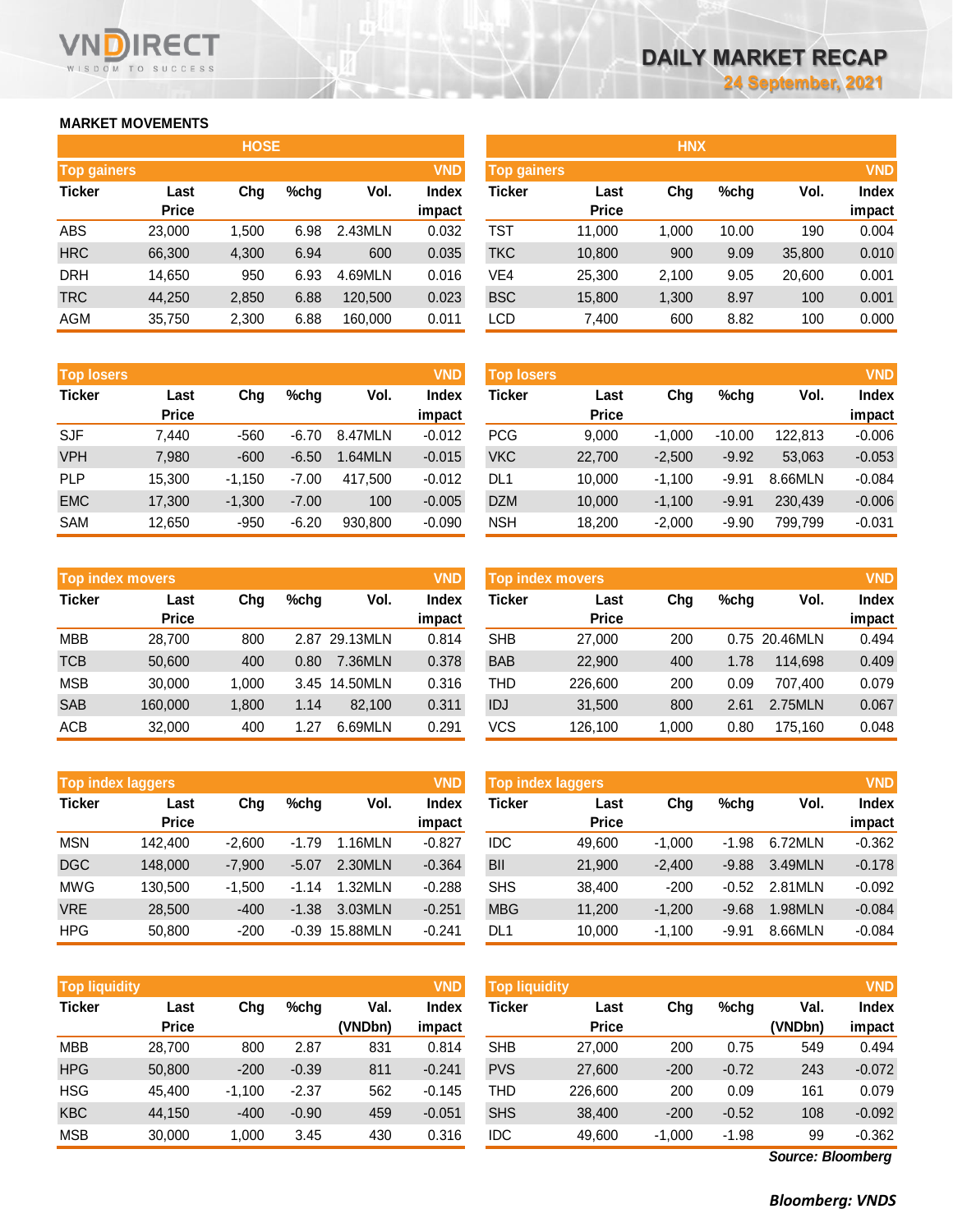

# **FOREIGN ACTIVITIES**

| <b>Volume (Mn'shs)</b> | <b>HOSE</b> |       | HNX Value (VND'bn)    | <b>HOSE</b> | <b>HNX</b> |
|------------------------|-------------|-------|-----------------------|-------------|------------|
| <b>BUY</b>             | 30.2        | 0.8   | <b>BUY</b>            | 1.206.7     | 15.7       |
| % of market            | 4.6%        | 0.6%  | % of market           | 6.7%        | 0.5%       |
| <b>SELL</b>            | 21.5        | 1.1   | <b>SELL</b>           | 1.051.2     | 20.5       |
| % of market            | 3.3%        | 0.8%  | % of market           | 5.8%        | 0.7%       |
| <b>NET BUY (SELL)</b>  | 8.7         | (0.3) | <b>NET BUY (SELL)</b> | 155.5       | (4.8)      |

*Source: HSX, HNX*



**Foreign net buy/sell (30 days) in VND'bn**

 $HOSE$ 

| Volume (MIn'shs)      | <b>HOSE</b> | <b>HNX</b> | Value (VND'bn)        | <b>HOSE</b> | <b>HNX</b> |
|-----------------------|-------------|------------|-----------------------|-------------|------------|
| <b>BUY</b>            | 5,732.1     | 244.2      | <b>BUY</b>            | 272,802.2   | 7,591.7    |
| % of market           | 4.6%        | $0.9\%$    | % of market           | 7.6%        | 4.5%       |
| <b>SELL</b>           | 6,807.1     | 314.1      | <b>SELL</b>           | 317,277.0   | 7,962.8    |
| % of market           | 5.5%        | 1.2%       | % of market           | 8.9%        | 4.7%       |
| <b>NET BUY (SELL)</b> | (1,075.0)   | (69.9)     | <b>NET BUY (SELL)</b> | (44, 474.9) | (371.1)    |

*Source: HSX, HNX*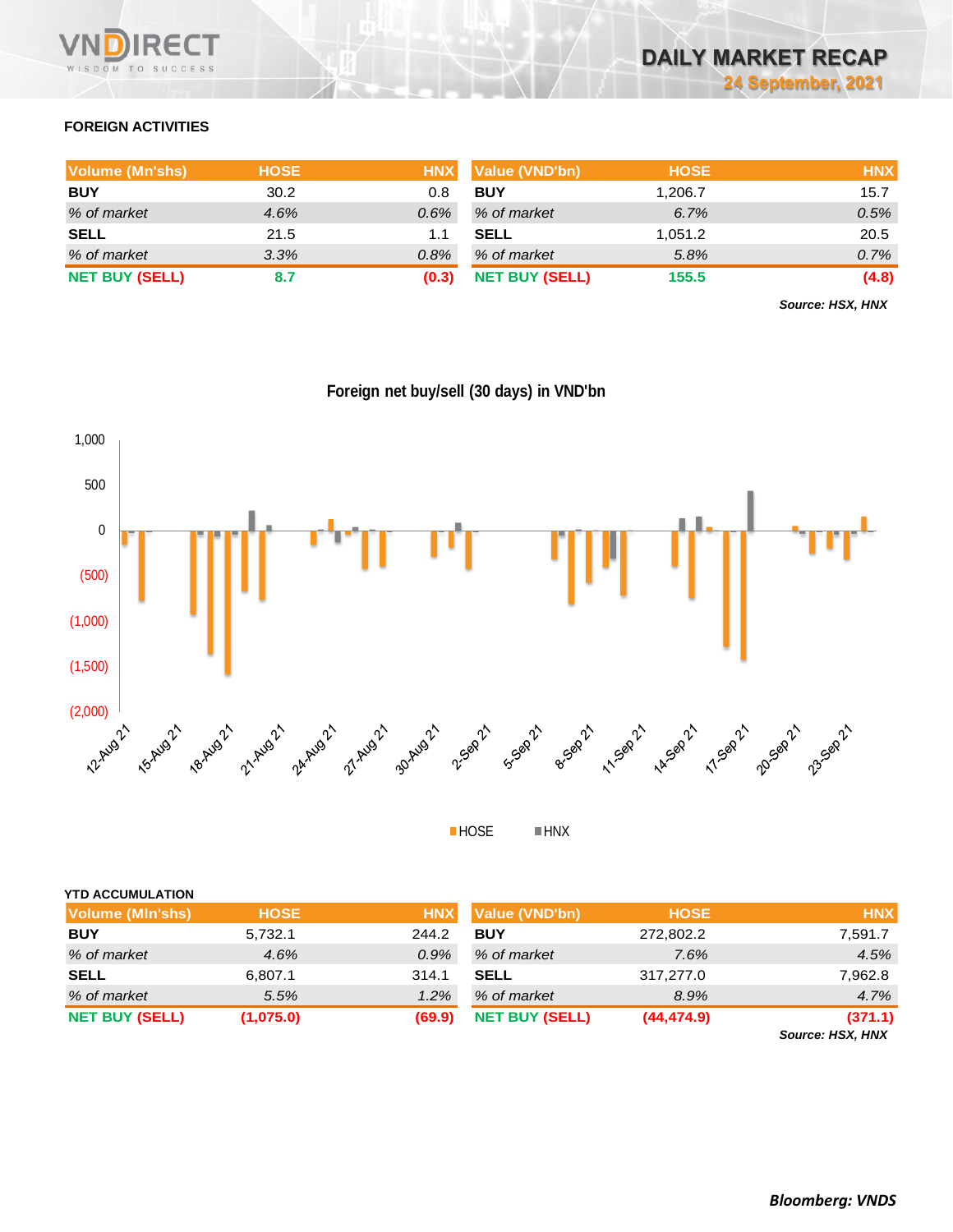## **TOP 60 MARKET CAP STOCKS SNAPSHOT ON HOSE**

RECT

WISDOM TO SUCCESS

Vľ

| <b>VND</b><br><b>US\$mln</b><br>$\%$<br>$\%$<br>1M<br>3M<br>6M<br><b>MIn'shs</b><br>$% (30 \, \text{days-shs})$<br>%<br>$\pmb{\chi}$<br>$\pmb{\chi}$<br>1 VCB VM<br>2.6<br>$-10.1$<br>5.1<br>21.1<br>99,500<br>16,207<br>3,709<br>25.2<br>6.4<br>1,185,813<br>18.0<br>3.5<br>1.6<br>$-7.7$<br>6.5<br>40.2<br>2 VHM VM<br>79,600<br>$-3.6$<br>15,222<br>4,354<br>19.6<br>27.1<br>15,819,380<br>10.3<br>3.6<br>15.1<br>3 VIC VM<br>87,000<br>$-8.8$<br>$-16.7$<br>$-9.3$<br>14,539<br>3,805<br>24.2<br>35.9<br>3,015,032<br>49.2<br>3.6<br>7.7<br>1.5<br>4 HPG VM<br>50,800<br>6.4<br>50.9<br>9,979<br>4,473<br>53.8<br>23.0<br>25,930,900<br>9.0<br>3.1<br>39.8<br>18.4<br>0.4<br>5 VNM VM<br>90,700<br>5.1<br>2.3<br>$-8.1$<br>8,325<br>2,090<br>35.2<br>45.4<br>3,602,913<br>19.8<br>6.0<br>30.9<br>20.8<br>6 TCB VM<br>3.3<br>$3.6\,$<br>50,600<br>$-0.6$<br>28.8<br>7,802<br>3,511<br>77.1<br>0.0<br>12,745,290<br>11.0<br>21.5<br>2.1<br>7 GAS VM<br>91,000<br>5.8<br>$-5.0$<br>1.0<br>7,649<br>1,914<br>4.2<br>46.5<br>1,011,187<br>22.3<br>3.7<br>16.2<br>11.1<br>1.9<br>8 MSN VM<br>10.8<br>33.7<br>67.3<br>7,383<br>1,181<br>40.6<br>67.5<br>1,505,173<br>79.7<br>7.9<br>9.4<br>142,400<br>9 VPB VM<br>67,000<br>9.8<br>$-2.3$<br>51.9<br>7,267<br>2,470<br>70.0<br>0.0<br>8,417,020<br>2.7<br>23.0<br>2.9<br>13.3<br>$0.6\,$<br>10 BID VM<br>39,700<br>0.8<br>$-12.2$<br>$-5.8$<br>7,012<br>4,022<br>13.4<br>16.1<br>2.0<br>12.6<br>19.0<br>1,787,687<br>6,690<br>11 CTG VM<br>31,700<br>$-3.2$<br>$-23.4$<br>4.9<br>4,806<br>35.5<br>5.4<br>12,286,550<br>9.3<br>1.6<br>19.0<br>1.2<br>3.4<br>12 NVL VM<br>103,000<br>$-2.4$<br>$-10.4$<br>75.1<br>6,666<br>1,474<br>30.4<br>29.3<br>2,476,420<br>28.6<br>4.5<br>16.1<br>13 GVR VM<br>37,000<br>8.8<br>6.3<br>6,500<br>4,000<br>100.0<br>12.4<br>5,799,624<br>10.0<br>6.0<br>31.4<br>31.3<br>3.1<br>0.5<br>$2.2\,$<br>14 MBB VM<br>28,700<br>$-7.8$<br>40.4<br>4,762<br>3,778<br>65.8<br>0.4<br>14,970,230<br>10.4<br>2.0<br>21.5<br>15 SAB VM<br>160,000<br>12.4<br>$-6.9$<br>$-8.8$<br>4,506<br>641<br>10.4<br>37.3<br>246,433<br>17.5<br>21.9<br>4.9<br>24.3<br>9.6<br>16 MWG VM<br>130,500<br>22.0<br>35.9<br>50.7<br>4,086<br>713<br>75.4<br>0.0<br>20.3<br>5.1<br>27.3<br>1,453,508<br>17 ACB VM<br>32,000<br>$-0.9$<br>23.3<br>3,797<br>2,702<br>79.9<br>0.0<br>7,811,260<br>8.9<br>27.2<br>2.2<br>$-11.6$<br>2.1<br>0.9<br>907<br>0.0<br>9.2<br>18 FPT VM<br>92,700<br>9.4<br>38.4<br>3,694<br>83.6<br>2,545,347<br>21.9<br>5.0<br>24.1<br>8.2<br>19 VJC VM<br>1.8<br>$-2.3$<br>542<br>12.5<br>4.0<br>0.9<br>0.3<br>125,000<br>2,973<br>51.0<br>954,227<br>448.7<br>20 VRE VM<br>9.0<br>$-14.7$<br>28,500<br>$-10.9$<br>2,844<br>2,272<br>31.2<br>19.4<br>4,976,600<br>23.9<br>2.1<br>9.3<br>7.1<br>21 PLX VM<br>50,000<br>2.5<br>$-10.7$<br>$-11.2$<br>2,790<br>1,271<br>9.4<br>2.4<br>2.6<br>17.9<br>6.2<br>1,212,787<br>15.5<br>7.3<br>22 VIB VM<br>38,450<br>$-23.1$<br>22.9<br>2,623<br>1,553<br>68.1<br>0.0<br>1,532,583<br>10.2<br>2.8<br>32.1<br>2.5<br>4.0<br>23 HVN VM<br>25,900<br>27.0<br>20.6<br>2,523<br>2,218<br>7.4<br>20.8<br>1,343,050<br>N/A<br>N/A<br>$-155.4$<br>$-21.4$<br>3.5<br>24 HDB VM<br>25,500<br>$-5.4$<br>$-6.9$<br>25.0<br>2,231<br>1,992<br>69.7<br>9.6<br>1.9<br>22.4<br>1.8<br>2,577,472<br>25 STB VM<br>26,750<br>$-1.8$<br>$-7.8$<br>45.4<br>2,215<br>1,885<br>96.6<br>14.3<br>1.6<br>12.0<br>0.7<br>16,587,820<br>13.9<br>26 TPB VM<br>41,600<br>22.2<br>16.7<br>54.4<br>2,141<br>1,172<br>59.7<br>0.0<br>6,189,097<br>9.9<br>2.2<br>24.7<br>2.0<br>$-1.2$<br>27 SSB VM<br>36,000<br>1.1<br>95.0<br>2,123<br>1,342<br>95.4<br>5.0<br>2,685,830<br>22.0<br>3.2<br>15.8<br>1.2<br>2.2<br>28 BCM VM<br>45,500<br>$-16.7$<br>$-17.3$<br>2,068<br>100.0<br>47.1<br>152,820<br>3.0<br>15.4<br>5.0<br>1,035<br>20.4<br>29 BVH VM<br>58,800<br>11.8<br>1.4<br>$-1.2$<br>1,917<br>742<br>34.9<br>22.3<br>1,257,683<br>23.3<br>2.1<br>9.2<br>1.3<br>983<br>5.1<br>30 SSI VM<br>41,800<br>3.4<br>26.0<br>102.2<br>1,804<br>87.4<br>55.3<br>3.7<br>16.5<br>18,533,300<br>22.5<br>31 PDR VM<br>80,300<br>$-6.6$<br>43.1<br>1,717<br>487<br>37.4<br>45.8<br>3,372,077<br>29.7<br>8.7<br>$-9.8$<br>27.7<br>7.0<br>32 MSB VM<br>30,000<br>8.7<br>5.8<br>36.4<br>1,548<br>1,175<br>92.8<br>0.0<br>6,602,304<br>9.0<br>1.7<br>20.7<br>2.1<br>7.6<br>2.7<br>1,483<br>33 OCB VM<br>24,650<br>29.2<br>1,370<br>77.4<br>0.0<br>2,341,743<br>N/A<br>1.7<br>N/A<br>N/A<br>34 EIB VM<br>24,050<br>$-0.2$<br>$-17.5$<br>30.0<br>1,299<br>1,229<br>94.0<br>0.3<br>474,830<br>27.5<br>1.7<br>6.4<br>0.7<br>35 POW VM<br>11,600<br>10.0<br>$-4.5$<br>1,193<br>2,342<br>87.9<br>46.1<br>8.7<br>4.5<br>$-9.0$<br>11,677,580<br>10.8<br>0.9<br>36 LPB VM<br>22,450<br>$-2.6$<br>$-14.6$<br>57.2<br>1,187<br>1,204<br>84.5<br>1.4<br>10.1<br>1.7<br>18.6<br>1.1<br>7,873,910<br>37 KDH VM<br>42,000<br>10.5<br>16.0<br>49.5<br>1,149<br>623<br>84.0<br>18.2<br>3,126,113<br>3.0<br>15.0<br>8.5<br>21.4<br>37.7<br>171<br>38 DGC VM<br>148,000<br>86.4<br>153.7<br>1,112<br>61.4<br>40.4<br>1,223,793<br>25.2<br>5.7<br>24.7<br>18.0<br>39 VND VM<br>52,600<br>178.3<br>178.3<br>190.8<br>991<br>429<br>83.5<br>12.2<br>3.7<br>35.0<br>8.4<br>28.9<br>3,684,033<br>984<br>493<br>40 HSG VM<br>45,400<br>20.7<br>12.1<br>84.3<br>68.7<br>37.1<br>5.9<br>2.3<br>47.9<br>18.4<br>13,246,320<br>919<br>41 PNJ VM<br>92,000<br>4.2<br>$-6.2$<br>9.4<br>227<br>80.9<br>0.9<br>3.7<br>25.3<br>15.7<br>637,887<br>15.8<br>42 VCI VM<br>7.6<br>102.9<br>914<br>333<br>25.4<br>62,500<br>21.8<br>75.9<br>79.9<br>5,779,597<br>14.3<br>3.9<br>12.6<br>470<br>43 KBC VM<br>44,150<br>23.0<br>14.4<br>13.8<br>911<br>65.4<br>13,967,700<br>24.4<br>2.0<br>8.6<br>3.7<br>31.4<br>12.6<br>15.6<br>309<br>11.2<br>15.8<br>$7.2$<br>44 REE VM<br>65,200<br>20.7<br>885<br>54.9<br>0.0<br>1,262,940<br>1.6<br>45 GEX VM<br>23,600<br>7.5<br>32.7<br>810<br>781<br>62.5<br>37.9<br>9,769,717<br>1.9<br>15.0<br>3.0<br>4.4<br>13.6<br>46 VCG VM<br>41,400<br>$-8.5$<br>4.2<br>798<br>5.9<br>$-0.2$<br>439<br>36.6<br>47.8<br>500,393<br>13.7<br>2.8<br>21.2<br>47 HCM VM<br>54,500<br>2.4<br>20.6<br>81.7<br>730<br>305<br>39.5<br>2.0<br>5,924,147<br>19.4<br>18.8<br>3.5<br>7.9<br>48 VGC VM<br>3.0<br>44.5<br>14.4<br>34,600<br>15.5<br>1.0<br>681<br>448<br>21.4<br>2,459,803<br>16.5<br>2.4<br>4.8<br>49 GMD VM<br>49,000<br>47.6<br>649<br>7.9<br>4.4<br>15.6<br>301<br>96.7<br>4,100,000<br>36.1<br>2.4<br>6.7<br>4.4<br>50 NLG VM<br>42,250<br>3.2<br>641<br>9.5<br>23.9<br>345<br>61.7<br>4.8<br>2,965,697<br>10.8<br>1.9<br>17.5<br>6.7<br>51 BHN VM<br>61,800<br>629<br>9,707<br>15.3<br>$-3.4$<br>$-12.6$<br>232<br>0.9<br>31.6<br>20.2<br>3.1<br>15.2<br>9.6<br>52 SBT VM<br>21,800<br>6.3<br>1.9<br>$-4.0$<br>602<br>629<br>90.2<br>1.7<br>8.5<br>42.7<br>6,150,454<br>20.4<br>3.5<br>53 DPM VM<br>34,500<br>$-2.5$<br>54.7<br>77.8<br>593<br>391<br>39.0<br>38.8<br>6,270,987<br>11.9<br>13.6<br>9.6<br>1.6<br>54 DHG VM<br>9.9<br>591<br>45.6<br>103,000<br>7.3<br>3.6<br>131<br>5.7<br>49,697<br>17.9<br>3.9<br>22.8<br>17.7<br>55 KDC VM<br>58,700<br>$-1.0$<br>$-3.0$<br>14.2<br>590<br>229<br>51.2<br>79.5<br>2,318,087<br>26.1<br>2.3<br>8.7<br>3.9<br>56 DIG VM<br>31,600<br>3.3<br>24.4<br>33.3<br>590<br>425<br>52.7<br>49.1<br>11,762,930<br>2.7<br>17.3<br>16.8<br>7.2<br>24,200<br>563<br>529<br>57 DCM VM<br>2.5<br>21.6<br>42.4<br>24.4<br>46.3<br>5,203,437<br>20.7<br>1.9<br>9.4<br>8.0<br>58 DXG VM<br>19,650<br>7.1<br>$-6.6$<br>$-6.4$<br>514<br>81.5<br>596<br>20.5<br>6,457,005<br>14.2<br>1.4<br>11.0<br>3.4<br>59 TCH VM<br>18,050<br>4.1<br>$-14.4$<br>490<br>8,848,039<br>8.7<br>$-13.5$<br>619<br>69.6<br>42.1<br>1.2<br>14.3<br>7.5<br>60 DXS VM<br>N/A<br>N/A<br>N/A<br>28,900<br>N/A<br>N/A<br>455<br>358<br>100.0<br>29.9<br>N/A<br>1.9<br>N/A<br>source: Bloomberg<br>$24$ Sep | No. Ticker | <b>Price</b> | Price change (%) |  |  | Mkt. Cap Outs. Vol. Float ratio Avail. Fll Ave. daily vol. | P/E | P/B | <b>ROE</b> | <b>ROA</b> |
|--------------------------------------------------------------------------------------------------------------------------------------------------------------------------------------------------------------------------------------------------------------------------------------------------------------------------------------------------------------------------------------------------------------------------------------------------------------------------------------------------------------------------------------------------------------------------------------------------------------------------------------------------------------------------------------------------------------------------------------------------------------------------------------------------------------------------------------------------------------------------------------------------------------------------------------------------------------------------------------------------------------------------------------------------------------------------------------------------------------------------------------------------------------------------------------------------------------------------------------------------------------------------------------------------------------------------------------------------------------------------------------------------------------------------------------------------------------------------------------------------------------------------------------------------------------------------------------------------------------------------------------------------------------------------------------------------------------------------------------------------------------------------------------------------------------------------------------------------------------------------------------------------------------------------------------------------------------------------------------------------------------------------------------------------------------------------------------------------------------------------------------------------------------------------------------------------------------------------------------------------------------------------------------------------------------------------------------------------------------------------------------------------------------------------------------------------------------------------------------------------------------------------------------------------------------------------------------------------------------------------------------------------------------------------------------------------------------------------------------------------------------------------------------------------------------------------------------------------------------------------------------------------------------------------------------------------------------------------------------------------------------------------------------------------------------------------------------------------------------------------------------------------------------------------------------------------------------------------------------------------------------------------------------------------------------------------------------------------------------------------------------------------------------------------------------------------------------------------------------------------------------------------------------------------------------------------------------------------------------------------------------------------------------------------------------------------------------------------------------------------------------------------------------------------------------------------------------------------------------------------------------------------------------------------------------------------------------------------------------------------------------------------------------------------------------------------------------------------------------------------------------------------------------------------------------------------------------------------------------------------------------------------------------------------------------------------------------------------------------------------------------------------------------------------------------------------------------------------------------------------------------------------------------------------------------------------------------------------------------------------------------------------------------------------------------------------------------------------------------------------------------------------------------------------------------------------------------------------------------------------------------------------------------------------------------------------------------------------------------------------------------------------------------------------------------------------------------------------------------------------------------------------------------------------------------------------------------------------------------------------------------------------------------------------------------------------------------------------------------------------------------------------------------------------------------------------------------------------------------------------------------------------------------------------------------------------------------------------------------------------------------------------------------------------------------------------------------------------------------------------------------------------------------------------------------------------------------------------------------------------------------------------------------------------------------------------------------------------------------------------------------------------------------------------------------------------------------------------------------------------------------------------------------------------------------------------------------------------------------------------------------------------------------------------------------------------------------------------------------------------------------------------------------------------------------------------------------------------------------------------------------------------------------------------------------------------------------------------------------------------------------------------------------------------------------------------------------------------------------------------------------------------------------------------------------------------------------------------------------------------------------------------------------------------------------------------------------------------------------------------------------------------------------------------------------------------------------------------------------------------------------------------------------------------------------------------------------------------------------------------------------------------------------------------------------------------------------------------------------------------------------------------------------------------------------------------------------------------------------------------------------------------------------------------------------------------------------------------------------------------------------------------------------------------------------------------------------------------------------------------------------------------------------------------------------------------------------------------------------------------------|------------|--------------|------------------|--|--|------------------------------------------------------------|-----|-----|------------|------------|
|                                                                                                                                                                                                                                                                                                                                                                                                                                                                                                                                                                                                                                                                                                                                                                                                                                                                                                                                                                                                                                                                                                                                                                                                                                                                                                                                                                                                                                                                                                                                                                                                                                                                                                                                                                                                                                                                                                                                                                                                                                                                                                                                                                                                                                                                                                                                                                                                                                                                                                                                                                                                                                                                                                                                                                                                                                                                                                                                                                                                                                                                                                                                                                                                                                                                                                                                                                                                                                                                                                                                                                                                                                                                                                                                                                                                                                                                                                                                                                                                                                                                                                                                                                                                                                                                                                                                                                                                                                                                                                                                                                                                                                                                                                                                                                                                                                                                                                                                                                                                                                                                                                                                                                                                                                                                                                                                                                                                                                                                                                                                                                                                                                                                                                                                                                                                                                                                                                                                                                                                                                                                                                                                                                                                                                                                                                                                                                                                                                                                                                                                                                                                                                                                                                                                                                                                                                                                                                                                                                                                                                                                                                                                                                                                                                                                                                                                                                                                                                                                                                                                                                                                                                                                                                                                                                                                                                                                                |            |              |                  |  |  |                                                            |     |     |            |            |
|                                                                                                                                                                                                                                                                                                                                                                                                                                                                                                                                                                                                                                                                                                                                                                                                                                                                                                                                                                                                                                                                                                                                                                                                                                                                                                                                                                                                                                                                                                                                                                                                                                                                                                                                                                                                                                                                                                                                                                                                                                                                                                                                                                                                                                                                                                                                                                                                                                                                                                                                                                                                                                                                                                                                                                                                                                                                                                                                                                                                                                                                                                                                                                                                                                                                                                                                                                                                                                                                                                                                                                                                                                                                                                                                                                                                                                                                                                                                                                                                                                                                                                                                                                                                                                                                                                                                                                                                                                                                                                                                                                                                                                                                                                                                                                                                                                                                                                                                                                                                                                                                                                                                                                                                                                                                                                                                                                                                                                                                                                                                                                                                                                                                                                                                                                                                                                                                                                                                                                                                                                                                                                                                                                                                                                                                                                                                                                                                                                                                                                                                                                                                                                                                                                                                                                                                                                                                                                                                                                                                                                                                                                                                                                                                                                                                                                                                                                                                                                                                                                                                                                                                                                                                                                                                                                                                                                                                                |            |              |                  |  |  |                                                            |     |     |            |            |
|                                                                                                                                                                                                                                                                                                                                                                                                                                                                                                                                                                                                                                                                                                                                                                                                                                                                                                                                                                                                                                                                                                                                                                                                                                                                                                                                                                                                                                                                                                                                                                                                                                                                                                                                                                                                                                                                                                                                                                                                                                                                                                                                                                                                                                                                                                                                                                                                                                                                                                                                                                                                                                                                                                                                                                                                                                                                                                                                                                                                                                                                                                                                                                                                                                                                                                                                                                                                                                                                                                                                                                                                                                                                                                                                                                                                                                                                                                                                                                                                                                                                                                                                                                                                                                                                                                                                                                                                                                                                                                                                                                                                                                                                                                                                                                                                                                                                                                                                                                                                                                                                                                                                                                                                                                                                                                                                                                                                                                                                                                                                                                                                                                                                                                                                                                                                                                                                                                                                                                                                                                                                                                                                                                                                                                                                                                                                                                                                                                                                                                                                                                                                                                                                                                                                                                                                                                                                                                                                                                                                                                                                                                                                                                                                                                                                                                                                                                                                                                                                                                                                                                                                                                                                                                                                                                                                                                                                                |            |              |                  |  |  |                                                            |     |     |            |            |
|                                                                                                                                                                                                                                                                                                                                                                                                                                                                                                                                                                                                                                                                                                                                                                                                                                                                                                                                                                                                                                                                                                                                                                                                                                                                                                                                                                                                                                                                                                                                                                                                                                                                                                                                                                                                                                                                                                                                                                                                                                                                                                                                                                                                                                                                                                                                                                                                                                                                                                                                                                                                                                                                                                                                                                                                                                                                                                                                                                                                                                                                                                                                                                                                                                                                                                                                                                                                                                                                                                                                                                                                                                                                                                                                                                                                                                                                                                                                                                                                                                                                                                                                                                                                                                                                                                                                                                                                                                                                                                                                                                                                                                                                                                                                                                                                                                                                                                                                                                                                                                                                                                                                                                                                                                                                                                                                                                                                                                                                                                                                                                                                                                                                                                                                                                                                                                                                                                                                                                                                                                                                                                                                                                                                                                                                                                                                                                                                                                                                                                                                                                                                                                                                                                                                                                                                                                                                                                                                                                                                                                                                                                                                                                                                                                                                                                                                                                                                                                                                                                                                                                                                                                                                                                                                                                                                                                                                                |            |              |                  |  |  |                                                            |     |     |            |            |
|                                                                                                                                                                                                                                                                                                                                                                                                                                                                                                                                                                                                                                                                                                                                                                                                                                                                                                                                                                                                                                                                                                                                                                                                                                                                                                                                                                                                                                                                                                                                                                                                                                                                                                                                                                                                                                                                                                                                                                                                                                                                                                                                                                                                                                                                                                                                                                                                                                                                                                                                                                                                                                                                                                                                                                                                                                                                                                                                                                                                                                                                                                                                                                                                                                                                                                                                                                                                                                                                                                                                                                                                                                                                                                                                                                                                                                                                                                                                                                                                                                                                                                                                                                                                                                                                                                                                                                                                                                                                                                                                                                                                                                                                                                                                                                                                                                                                                                                                                                                                                                                                                                                                                                                                                                                                                                                                                                                                                                                                                                                                                                                                                                                                                                                                                                                                                                                                                                                                                                                                                                                                                                                                                                                                                                                                                                                                                                                                                                                                                                                                                                                                                                                                                                                                                                                                                                                                                                                                                                                                                                                                                                                                                                                                                                                                                                                                                                                                                                                                                                                                                                                                                                                                                                                                                                                                                                                                                |            |              |                  |  |  |                                                            |     |     |            |            |
|                                                                                                                                                                                                                                                                                                                                                                                                                                                                                                                                                                                                                                                                                                                                                                                                                                                                                                                                                                                                                                                                                                                                                                                                                                                                                                                                                                                                                                                                                                                                                                                                                                                                                                                                                                                                                                                                                                                                                                                                                                                                                                                                                                                                                                                                                                                                                                                                                                                                                                                                                                                                                                                                                                                                                                                                                                                                                                                                                                                                                                                                                                                                                                                                                                                                                                                                                                                                                                                                                                                                                                                                                                                                                                                                                                                                                                                                                                                                                                                                                                                                                                                                                                                                                                                                                                                                                                                                                                                                                                                                                                                                                                                                                                                                                                                                                                                                                                                                                                                                                                                                                                                                                                                                                                                                                                                                                                                                                                                                                                                                                                                                                                                                                                                                                                                                                                                                                                                                                                                                                                                                                                                                                                                                                                                                                                                                                                                                                                                                                                                                                                                                                                                                                                                                                                                                                                                                                                                                                                                                                                                                                                                                                                                                                                                                                                                                                                                                                                                                                                                                                                                                                                                                                                                                                                                                                                                                                |            |              |                  |  |  |                                                            |     |     |            |            |
|                                                                                                                                                                                                                                                                                                                                                                                                                                                                                                                                                                                                                                                                                                                                                                                                                                                                                                                                                                                                                                                                                                                                                                                                                                                                                                                                                                                                                                                                                                                                                                                                                                                                                                                                                                                                                                                                                                                                                                                                                                                                                                                                                                                                                                                                                                                                                                                                                                                                                                                                                                                                                                                                                                                                                                                                                                                                                                                                                                                                                                                                                                                                                                                                                                                                                                                                                                                                                                                                                                                                                                                                                                                                                                                                                                                                                                                                                                                                                                                                                                                                                                                                                                                                                                                                                                                                                                                                                                                                                                                                                                                                                                                                                                                                                                                                                                                                                                                                                                                                                                                                                                                                                                                                                                                                                                                                                                                                                                                                                                                                                                                                                                                                                                                                                                                                                                                                                                                                                                                                                                                                                                                                                                                                                                                                                                                                                                                                                                                                                                                                                                                                                                                                                                                                                                                                                                                                                                                                                                                                                                                                                                                                                                                                                                                                                                                                                                                                                                                                                                                                                                                                                                                                                                                                                                                                                                                                                |            |              |                  |  |  |                                                            |     |     |            |            |
|                                                                                                                                                                                                                                                                                                                                                                                                                                                                                                                                                                                                                                                                                                                                                                                                                                                                                                                                                                                                                                                                                                                                                                                                                                                                                                                                                                                                                                                                                                                                                                                                                                                                                                                                                                                                                                                                                                                                                                                                                                                                                                                                                                                                                                                                                                                                                                                                                                                                                                                                                                                                                                                                                                                                                                                                                                                                                                                                                                                                                                                                                                                                                                                                                                                                                                                                                                                                                                                                                                                                                                                                                                                                                                                                                                                                                                                                                                                                                                                                                                                                                                                                                                                                                                                                                                                                                                                                                                                                                                                                                                                                                                                                                                                                                                                                                                                                                                                                                                                                                                                                                                                                                                                                                                                                                                                                                                                                                                                                                                                                                                                                                                                                                                                                                                                                                                                                                                                                                                                                                                                                                                                                                                                                                                                                                                                                                                                                                                                                                                                                                                                                                                                                                                                                                                                                                                                                                                                                                                                                                                                                                                                                                                                                                                                                                                                                                                                                                                                                                                                                                                                                                                                                                                                                                                                                                                                                                |            |              |                  |  |  |                                                            |     |     |            |            |
|                                                                                                                                                                                                                                                                                                                                                                                                                                                                                                                                                                                                                                                                                                                                                                                                                                                                                                                                                                                                                                                                                                                                                                                                                                                                                                                                                                                                                                                                                                                                                                                                                                                                                                                                                                                                                                                                                                                                                                                                                                                                                                                                                                                                                                                                                                                                                                                                                                                                                                                                                                                                                                                                                                                                                                                                                                                                                                                                                                                                                                                                                                                                                                                                                                                                                                                                                                                                                                                                                                                                                                                                                                                                                                                                                                                                                                                                                                                                                                                                                                                                                                                                                                                                                                                                                                                                                                                                                                                                                                                                                                                                                                                                                                                                                                                                                                                                                                                                                                                                                                                                                                                                                                                                                                                                                                                                                                                                                                                                                                                                                                                                                                                                                                                                                                                                                                                                                                                                                                                                                                                                                                                                                                                                                                                                                                                                                                                                                                                                                                                                                                                                                                                                                                                                                                                                                                                                                                                                                                                                                                                                                                                                                                                                                                                                                                                                                                                                                                                                                                                                                                                                                                                                                                                                                                                                                                                                                |            |              |                  |  |  |                                                            |     |     |            |            |
|                                                                                                                                                                                                                                                                                                                                                                                                                                                                                                                                                                                                                                                                                                                                                                                                                                                                                                                                                                                                                                                                                                                                                                                                                                                                                                                                                                                                                                                                                                                                                                                                                                                                                                                                                                                                                                                                                                                                                                                                                                                                                                                                                                                                                                                                                                                                                                                                                                                                                                                                                                                                                                                                                                                                                                                                                                                                                                                                                                                                                                                                                                                                                                                                                                                                                                                                                                                                                                                                                                                                                                                                                                                                                                                                                                                                                                                                                                                                                                                                                                                                                                                                                                                                                                                                                                                                                                                                                                                                                                                                                                                                                                                                                                                                                                                                                                                                                                                                                                                                                                                                                                                                                                                                                                                                                                                                                                                                                                                                                                                                                                                                                                                                                                                                                                                                                                                                                                                                                                                                                                                                                                                                                                                                                                                                                                                                                                                                                                                                                                                                                                                                                                                                                                                                                                                                                                                                                                                                                                                                                                                                                                                                                                                                                                                                                                                                                                                                                                                                                                                                                                                                                                                                                                                                                                                                                                                                                |            |              |                  |  |  |                                                            |     |     |            |            |
|                                                                                                                                                                                                                                                                                                                                                                                                                                                                                                                                                                                                                                                                                                                                                                                                                                                                                                                                                                                                                                                                                                                                                                                                                                                                                                                                                                                                                                                                                                                                                                                                                                                                                                                                                                                                                                                                                                                                                                                                                                                                                                                                                                                                                                                                                                                                                                                                                                                                                                                                                                                                                                                                                                                                                                                                                                                                                                                                                                                                                                                                                                                                                                                                                                                                                                                                                                                                                                                                                                                                                                                                                                                                                                                                                                                                                                                                                                                                                                                                                                                                                                                                                                                                                                                                                                                                                                                                                                                                                                                                                                                                                                                                                                                                                                                                                                                                                                                                                                                                                                                                                                                                                                                                                                                                                                                                                                                                                                                                                                                                                                                                                                                                                                                                                                                                                                                                                                                                                                                                                                                                                                                                                                                                                                                                                                                                                                                                                                                                                                                                                                                                                                                                                                                                                                                                                                                                                                                                                                                                                                                                                                                                                                                                                                                                                                                                                                                                                                                                                                                                                                                                                                                                                                                                                                                                                                                                                |            |              |                  |  |  |                                                            |     |     |            |            |
|                                                                                                                                                                                                                                                                                                                                                                                                                                                                                                                                                                                                                                                                                                                                                                                                                                                                                                                                                                                                                                                                                                                                                                                                                                                                                                                                                                                                                                                                                                                                                                                                                                                                                                                                                                                                                                                                                                                                                                                                                                                                                                                                                                                                                                                                                                                                                                                                                                                                                                                                                                                                                                                                                                                                                                                                                                                                                                                                                                                                                                                                                                                                                                                                                                                                                                                                                                                                                                                                                                                                                                                                                                                                                                                                                                                                                                                                                                                                                                                                                                                                                                                                                                                                                                                                                                                                                                                                                                                                                                                                                                                                                                                                                                                                                                                                                                                                                                                                                                                                                                                                                                                                                                                                                                                                                                                                                                                                                                                                                                                                                                                                                                                                                                                                                                                                                                                                                                                                                                                                                                                                                                                                                                                                                                                                                                                                                                                                                                                                                                                                                                                                                                                                                                                                                                                                                                                                                                                                                                                                                                                                                                                                                                                                                                                                                                                                                                                                                                                                                                                                                                                                                                                                                                                                                                                                                                                                                |            |              |                  |  |  |                                                            |     |     |            |            |
|                                                                                                                                                                                                                                                                                                                                                                                                                                                                                                                                                                                                                                                                                                                                                                                                                                                                                                                                                                                                                                                                                                                                                                                                                                                                                                                                                                                                                                                                                                                                                                                                                                                                                                                                                                                                                                                                                                                                                                                                                                                                                                                                                                                                                                                                                                                                                                                                                                                                                                                                                                                                                                                                                                                                                                                                                                                                                                                                                                                                                                                                                                                                                                                                                                                                                                                                                                                                                                                                                                                                                                                                                                                                                                                                                                                                                                                                                                                                                                                                                                                                                                                                                                                                                                                                                                                                                                                                                                                                                                                                                                                                                                                                                                                                                                                                                                                                                                                                                                                                                                                                                                                                                                                                                                                                                                                                                                                                                                                                                                                                                                                                                                                                                                                                                                                                                                                                                                                                                                                                                                                                                                                                                                                                                                                                                                                                                                                                                                                                                                                                                                                                                                                                                                                                                                                                                                                                                                                                                                                                                                                                                                                                                                                                                                                                                                                                                                                                                                                                                                                                                                                                                                                                                                                                                                                                                                                                                |            |              |                  |  |  |                                                            |     |     |            |            |
|                                                                                                                                                                                                                                                                                                                                                                                                                                                                                                                                                                                                                                                                                                                                                                                                                                                                                                                                                                                                                                                                                                                                                                                                                                                                                                                                                                                                                                                                                                                                                                                                                                                                                                                                                                                                                                                                                                                                                                                                                                                                                                                                                                                                                                                                                                                                                                                                                                                                                                                                                                                                                                                                                                                                                                                                                                                                                                                                                                                                                                                                                                                                                                                                                                                                                                                                                                                                                                                                                                                                                                                                                                                                                                                                                                                                                                                                                                                                                                                                                                                                                                                                                                                                                                                                                                                                                                                                                                                                                                                                                                                                                                                                                                                                                                                                                                                                                                                                                                                                                                                                                                                                                                                                                                                                                                                                                                                                                                                                                                                                                                                                                                                                                                                                                                                                                                                                                                                                                                                                                                                                                                                                                                                                                                                                                                                                                                                                                                                                                                                                                                                                                                                                                                                                                                                                                                                                                                                                                                                                                                                                                                                                                                                                                                                                                                                                                                                                                                                                                                                                                                                                                                                                                                                                                                                                                                                                                |            |              |                  |  |  |                                                            |     |     |            |            |
|                                                                                                                                                                                                                                                                                                                                                                                                                                                                                                                                                                                                                                                                                                                                                                                                                                                                                                                                                                                                                                                                                                                                                                                                                                                                                                                                                                                                                                                                                                                                                                                                                                                                                                                                                                                                                                                                                                                                                                                                                                                                                                                                                                                                                                                                                                                                                                                                                                                                                                                                                                                                                                                                                                                                                                                                                                                                                                                                                                                                                                                                                                                                                                                                                                                                                                                                                                                                                                                                                                                                                                                                                                                                                                                                                                                                                                                                                                                                                                                                                                                                                                                                                                                                                                                                                                                                                                                                                                                                                                                                                                                                                                                                                                                                                                                                                                                                                                                                                                                                                                                                                                                                                                                                                                                                                                                                                                                                                                                                                                                                                                                                                                                                                                                                                                                                                                                                                                                                                                                                                                                                                                                                                                                                                                                                                                                                                                                                                                                                                                                                                                                                                                                                                                                                                                                                                                                                                                                                                                                                                                                                                                                                                                                                                                                                                                                                                                                                                                                                                                                                                                                                                                                                                                                                                                                                                                                                                |            |              |                  |  |  |                                                            |     |     |            |            |
|                                                                                                                                                                                                                                                                                                                                                                                                                                                                                                                                                                                                                                                                                                                                                                                                                                                                                                                                                                                                                                                                                                                                                                                                                                                                                                                                                                                                                                                                                                                                                                                                                                                                                                                                                                                                                                                                                                                                                                                                                                                                                                                                                                                                                                                                                                                                                                                                                                                                                                                                                                                                                                                                                                                                                                                                                                                                                                                                                                                                                                                                                                                                                                                                                                                                                                                                                                                                                                                                                                                                                                                                                                                                                                                                                                                                                                                                                                                                                                                                                                                                                                                                                                                                                                                                                                                                                                                                                                                                                                                                                                                                                                                                                                                                                                                                                                                                                                                                                                                                                                                                                                                                                                                                                                                                                                                                                                                                                                                                                                                                                                                                                                                                                                                                                                                                                                                                                                                                                                                                                                                                                                                                                                                                                                                                                                                                                                                                                                                                                                                                                                                                                                                                                                                                                                                                                                                                                                                                                                                                                                                                                                                                                                                                                                                                                                                                                                                                                                                                                                                                                                                                                                                                                                                                                                                                                                                                                |            |              |                  |  |  |                                                            |     |     |            |            |
|                                                                                                                                                                                                                                                                                                                                                                                                                                                                                                                                                                                                                                                                                                                                                                                                                                                                                                                                                                                                                                                                                                                                                                                                                                                                                                                                                                                                                                                                                                                                                                                                                                                                                                                                                                                                                                                                                                                                                                                                                                                                                                                                                                                                                                                                                                                                                                                                                                                                                                                                                                                                                                                                                                                                                                                                                                                                                                                                                                                                                                                                                                                                                                                                                                                                                                                                                                                                                                                                                                                                                                                                                                                                                                                                                                                                                                                                                                                                                                                                                                                                                                                                                                                                                                                                                                                                                                                                                                                                                                                                                                                                                                                                                                                                                                                                                                                                                                                                                                                                                                                                                                                                                                                                                                                                                                                                                                                                                                                                                                                                                                                                                                                                                                                                                                                                                                                                                                                                                                                                                                                                                                                                                                                                                                                                                                                                                                                                                                                                                                                                                                                                                                                                                                                                                                                                                                                                                                                                                                                                                                                                                                                                                                                                                                                                                                                                                                                                                                                                                                                                                                                                                                                                                                                                                                                                                                                                                |            |              |                  |  |  |                                                            |     |     |            |            |
|                                                                                                                                                                                                                                                                                                                                                                                                                                                                                                                                                                                                                                                                                                                                                                                                                                                                                                                                                                                                                                                                                                                                                                                                                                                                                                                                                                                                                                                                                                                                                                                                                                                                                                                                                                                                                                                                                                                                                                                                                                                                                                                                                                                                                                                                                                                                                                                                                                                                                                                                                                                                                                                                                                                                                                                                                                                                                                                                                                                                                                                                                                                                                                                                                                                                                                                                                                                                                                                                                                                                                                                                                                                                                                                                                                                                                                                                                                                                                                                                                                                                                                                                                                                                                                                                                                                                                                                                                                                                                                                                                                                                                                                                                                                                                                                                                                                                                                                                                                                                                                                                                                                                                                                                                                                                                                                                                                                                                                                                                                                                                                                                                                                                                                                                                                                                                                                                                                                                                                                                                                                                                                                                                                                                                                                                                                                                                                                                                                                                                                                                                                                                                                                                                                                                                                                                                                                                                                                                                                                                                                                                                                                                                                                                                                                                                                                                                                                                                                                                                                                                                                                                                                                                                                                                                                                                                                                                                |            |              |                  |  |  |                                                            |     |     |            |            |
|                                                                                                                                                                                                                                                                                                                                                                                                                                                                                                                                                                                                                                                                                                                                                                                                                                                                                                                                                                                                                                                                                                                                                                                                                                                                                                                                                                                                                                                                                                                                                                                                                                                                                                                                                                                                                                                                                                                                                                                                                                                                                                                                                                                                                                                                                                                                                                                                                                                                                                                                                                                                                                                                                                                                                                                                                                                                                                                                                                                                                                                                                                                                                                                                                                                                                                                                                                                                                                                                                                                                                                                                                                                                                                                                                                                                                                                                                                                                                                                                                                                                                                                                                                                                                                                                                                                                                                                                                                                                                                                                                                                                                                                                                                                                                                                                                                                                                                                                                                                                                                                                                                                                                                                                                                                                                                                                                                                                                                                                                                                                                                                                                                                                                                                                                                                                                                                                                                                                                                                                                                                                                                                                                                                                                                                                                                                                                                                                                                                                                                                                                                                                                                                                                                                                                                                                                                                                                                                                                                                                                                                                                                                                                                                                                                                                                                                                                                                                                                                                                                                                                                                                                                                                                                                                                                                                                                                                                |            |              |                  |  |  |                                                            |     |     |            |            |
|                                                                                                                                                                                                                                                                                                                                                                                                                                                                                                                                                                                                                                                                                                                                                                                                                                                                                                                                                                                                                                                                                                                                                                                                                                                                                                                                                                                                                                                                                                                                                                                                                                                                                                                                                                                                                                                                                                                                                                                                                                                                                                                                                                                                                                                                                                                                                                                                                                                                                                                                                                                                                                                                                                                                                                                                                                                                                                                                                                                                                                                                                                                                                                                                                                                                                                                                                                                                                                                                                                                                                                                                                                                                                                                                                                                                                                                                                                                                                                                                                                                                                                                                                                                                                                                                                                                                                                                                                                                                                                                                                                                                                                                                                                                                                                                                                                                                                                                                                                                                                                                                                                                                                                                                                                                                                                                                                                                                                                                                                                                                                                                                                                                                                                                                                                                                                                                                                                                                                                                                                                                                                                                                                                                                                                                                                                                                                                                                                                                                                                                                                                                                                                                                                                                                                                                                                                                                                                                                                                                                                                                                                                                                                                                                                                                                                                                                                                                                                                                                                                                                                                                                                                                                                                                                                                                                                                                                                |            |              |                  |  |  |                                                            |     |     |            |            |
|                                                                                                                                                                                                                                                                                                                                                                                                                                                                                                                                                                                                                                                                                                                                                                                                                                                                                                                                                                                                                                                                                                                                                                                                                                                                                                                                                                                                                                                                                                                                                                                                                                                                                                                                                                                                                                                                                                                                                                                                                                                                                                                                                                                                                                                                                                                                                                                                                                                                                                                                                                                                                                                                                                                                                                                                                                                                                                                                                                                                                                                                                                                                                                                                                                                                                                                                                                                                                                                                                                                                                                                                                                                                                                                                                                                                                                                                                                                                                                                                                                                                                                                                                                                                                                                                                                                                                                                                                                                                                                                                                                                                                                                                                                                                                                                                                                                                                                                                                                                                                                                                                                                                                                                                                                                                                                                                                                                                                                                                                                                                                                                                                                                                                                                                                                                                                                                                                                                                                                                                                                                                                                                                                                                                                                                                                                                                                                                                                                                                                                                                                                                                                                                                                                                                                                                                                                                                                                                                                                                                                                                                                                                                                                                                                                                                                                                                                                                                                                                                                                                                                                                                                                                                                                                                                                                                                                                                                |            |              |                  |  |  |                                                            |     |     |            |            |
|                                                                                                                                                                                                                                                                                                                                                                                                                                                                                                                                                                                                                                                                                                                                                                                                                                                                                                                                                                                                                                                                                                                                                                                                                                                                                                                                                                                                                                                                                                                                                                                                                                                                                                                                                                                                                                                                                                                                                                                                                                                                                                                                                                                                                                                                                                                                                                                                                                                                                                                                                                                                                                                                                                                                                                                                                                                                                                                                                                                                                                                                                                                                                                                                                                                                                                                                                                                                                                                                                                                                                                                                                                                                                                                                                                                                                                                                                                                                                                                                                                                                                                                                                                                                                                                                                                                                                                                                                                                                                                                                                                                                                                                                                                                                                                                                                                                                                                                                                                                                                                                                                                                                                                                                                                                                                                                                                                                                                                                                                                                                                                                                                                                                                                                                                                                                                                                                                                                                                                                                                                                                                                                                                                                                                                                                                                                                                                                                                                                                                                                                                                                                                                                                                                                                                                                                                                                                                                                                                                                                                                                                                                                                                                                                                                                                                                                                                                                                                                                                                                                                                                                                                                                                                                                                                                                                                                                                                |            |              |                  |  |  |                                                            |     |     |            |            |
|                                                                                                                                                                                                                                                                                                                                                                                                                                                                                                                                                                                                                                                                                                                                                                                                                                                                                                                                                                                                                                                                                                                                                                                                                                                                                                                                                                                                                                                                                                                                                                                                                                                                                                                                                                                                                                                                                                                                                                                                                                                                                                                                                                                                                                                                                                                                                                                                                                                                                                                                                                                                                                                                                                                                                                                                                                                                                                                                                                                                                                                                                                                                                                                                                                                                                                                                                                                                                                                                                                                                                                                                                                                                                                                                                                                                                                                                                                                                                                                                                                                                                                                                                                                                                                                                                                                                                                                                                                                                                                                                                                                                                                                                                                                                                                                                                                                                                                                                                                                                                                                                                                                                                                                                                                                                                                                                                                                                                                                                                                                                                                                                                                                                                                                                                                                                                                                                                                                                                                                                                                                                                                                                                                                                                                                                                                                                                                                                                                                                                                                                                                                                                                                                                                                                                                                                                                                                                                                                                                                                                                                                                                                                                                                                                                                                                                                                                                                                                                                                                                                                                                                                                                                                                                                                                                                                                                                                                |            |              |                  |  |  |                                                            |     |     |            |            |
|                                                                                                                                                                                                                                                                                                                                                                                                                                                                                                                                                                                                                                                                                                                                                                                                                                                                                                                                                                                                                                                                                                                                                                                                                                                                                                                                                                                                                                                                                                                                                                                                                                                                                                                                                                                                                                                                                                                                                                                                                                                                                                                                                                                                                                                                                                                                                                                                                                                                                                                                                                                                                                                                                                                                                                                                                                                                                                                                                                                                                                                                                                                                                                                                                                                                                                                                                                                                                                                                                                                                                                                                                                                                                                                                                                                                                                                                                                                                                                                                                                                                                                                                                                                                                                                                                                                                                                                                                                                                                                                                                                                                                                                                                                                                                                                                                                                                                                                                                                                                                                                                                                                                                                                                                                                                                                                                                                                                                                                                                                                                                                                                                                                                                                                                                                                                                                                                                                                                                                                                                                                                                                                                                                                                                                                                                                                                                                                                                                                                                                                                                                                                                                                                                                                                                                                                                                                                                                                                                                                                                                                                                                                                                                                                                                                                                                                                                                                                                                                                                                                                                                                                                                                                                                                                                                                                                                                                                |            |              |                  |  |  |                                                            |     |     |            |            |
|                                                                                                                                                                                                                                                                                                                                                                                                                                                                                                                                                                                                                                                                                                                                                                                                                                                                                                                                                                                                                                                                                                                                                                                                                                                                                                                                                                                                                                                                                                                                                                                                                                                                                                                                                                                                                                                                                                                                                                                                                                                                                                                                                                                                                                                                                                                                                                                                                                                                                                                                                                                                                                                                                                                                                                                                                                                                                                                                                                                                                                                                                                                                                                                                                                                                                                                                                                                                                                                                                                                                                                                                                                                                                                                                                                                                                                                                                                                                                                                                                                                                                                                                                                                                                                                                                                                                                                                                                                                                                                                                                                                                                                                                                                                                                                                                                                                                                                                                                                                                                                                                                                                                                                                                                                                                                                                                                                                                                                                                                                                                                                                                                                                                                                                                                                                                                                                                                                                                                                                                                                                                                                                                                                                                                                                                                                                                                                                                                                                                                                                                                                                                                                                                                                                                                                                                                                                                                                                                                                                                                                                                                                                                                                                                                                                                                                                                                                                                                                                                                                                                                                                                                                                                                                                                                                                                                                                                                |            |              |                  |  |  |                                                            |     |     |            |            |
|                                                                                                                                                                                                                                                                                                                                                                                                                                                                                                                                                                                                                                                                                                                                                                                                                                                                                                                                                                                                                                                                                                                                                                                                                                                                                                                                                                                                                                                                                                                                                                                                                                                                                                                                                                                                                                                                                                                                                                                                                                                                                                                                                                                                                                                                                                                                                                                                                                                                                                                                                                                                                                                                                                                                                                                                                                                                                                                                                                                                                                                                                                                                                                                                                                                                                                                                                                                                                                                                                                                                                                                                                                                                                                                                                                                                                                                                                                                                                                                                                                                                                                                                                                                                                                                                                                                                                                                                                                                                                                                                                                                                                                                                                                                                                                                                                                                                                                                                                                                                                                                                                                                                                                                                                                                                                                                                                                                                                                                                                                                                                                                                                                                                                                                                                                                                                                                                                                                                                                                                                                                                                                                                                                                                                                                                                                                                                                                                                                                                                                                                                                                                                                                                                                                                                                                                                                                                                                                                                                                                                                                                                                                                                                                                                                                                                                                                                                                                                                                                                                                                                                                                                                                                                                                                                                                                                                                                                |            |              |                  |  |  |                                                            |     |     |            |            |
|                                                                                                                                                                                                                                                                                                                                                                                                                                                                                                                                                                                                                                                                                                                                                                                                                                                                                                                                                                                                                                                                                                                                                                                                                                                                                                                                                                                                                                                                                                                                                                                                                                                                                                                                                                                                                                                                                                                                                                                                                                                                                                                                                                                                                                                                                                                                                                                                                                                                                                                                                                                                                                                                                                                                                                                                                                                                                                                                                                                                                                                                                                                                                                                                                                                                                                                                                                                                                                                                                                                                                                                                                                                                                                                                                                                                                                                                                                                                                                                                                                                                                                                                                                                                                                                                                                                                                                                                                                                                                                                                                                                                                                                                                                                                                                                                                                                                                                                                                                                                                                                                                                                                                                                                                                                                                                                                                                                                                                                                                                                                                                                                                                                                                                                                                                                                                                                                                                                                                                                                                                                                                                                                                                                                                                                                                                                                                                                                                                                                                                                                                                                                                                                                                                                                                                                                                                                                                                                                                                                                                                                                                                                                                                                                                                                                                                                                                                                                                                                                                                                                                                                                                                                                                                                                                                                                                                                                                |            |              |                  |  |  |                                                            |     |     |            |            |
|                                                                                                                                                                                                                                                                                                                                                                                                                                                                                                                                                                                                                                                                                                                                                                                                                                                                                                                                                                                                                                                                                                                                                                                                                                                                                                                                                                                                                                                                                                                                                                                                                                                                                                                                                                                                                                                                                                                                                                                                                                                                                                                                                                                                                                                                                                                                                                                                                                                                                                                                                                                                                                                                                                                                                                                                                                                                                                                                                                                                                                                                                                                                                                                                                                                                                                                                                                                                                                                                                                                                                                                                                                                                                                                                                                                                                                                                                                                                                                                                                                                                                                                                                                                                                                                                                                                                                                                                                                                                                                                                                                                                                                                                                                                                                                                                                                                                                                                                                                                                                                                                                                                                                                                                                                                                                                                                                                                                                                                                                                                                                                                                                                                                                                                                                                                                                                                                                                                                                                                                                                                                                                                                                                                                                                                                                                                                                                                                                                                                                                                                                                                                                                                                                                                                                                                                                                                                                                                                                                                                                                                                                                                                                                                                                                                                                                                                                                                                                                                                                                                                                                                                                                                                                                                                                                                                                                                                                |            |              |                  |  |  |                                                            |     |     |            |            |
|                                                                                                                                                                                                                                                                                                                                                                                                                                                                                                                                                                                                                                                                                                                                                                                                                                                                                                                                                                                                                                                                                                                                                                                                                                                                                                                                                                                                                                                                                                                                                                                                                                                                                                                                                                                                                                                                                                                                                                                                                                                                                                                                                                                                                                                                                                                                                                                                                                                                                                                                                                                                                                                                                                                                                                                                                                                                                                                                                                                                                                                                                                                                                                                                                                                                                                                                                                                                                                                                                                                                                                                                                                                                                                                                                                                                                                                                                                                                                                                                                                                                                                                                                                                                                                                                                                                                                                                                                                                                                                                                                                                                                                                                                                                                                                                                                                                                                                                                                                                                                                                                                                                                                                                                                                                                                                                                                                                                                                                                                                                                                                                                                                                                                                                                                                                                                                                                                                                                                                                                                                                                                                                                                                                                                                                                                                                                                                                                                                                                                                                                                                                                                                                                                                                                                                                                                                                                                                                                                                                                                                                                                                                                                                                                                                                                                                                                                                                                                                                                                                                                                                                                                                                                                                                                                                                                                                                                                |            |              |                  |  |  |                                                            |     |     |            |            |
|                                                                                                                                                                                                                                                                                                                                                                                                                                                                                                                                                                                                                                                                                                                                                                                                                                                                                                                                                                                                                                                                                                                                                                                                                                                                                                                                                                                                                                                                                                                                                                                                                                                                                                                                                                                                                                                                                                                                                                                                                                                                                                                                                                                                                                                                                                                                                                                                                                                                                                                                                                                                                                                                                                                                                                                                                                                                                                                                                                                                                                                                                                                                                                                                                                                                                                                                                                                                                                                                                                                                                                                                                                                                                                                                                                                                                                                                                                                                                                                                                                                                                                                                                                                                                                                                                                                                                                                                                                                                                                                                                                                                                                                                                                                                                                                                                                                                                                                                                                                                                                                                                                                                                                                                                                                                                                                                                                                                                                                                                                                                                                                                                                                                                                                                                                                                                                                                                                                                                                                                                                                                                                                                                                                                                                                                                                                                                                                                                                                                                                                                                                                                                                                                                                                                                                                                                                                                                                                                                                                                                                                                                                                                                                                                                                                                                                                                                                                                                                                                                                                                                                                                                                                                                                                                                                                                                                                                                |            |              |                  |  |  |                                                            |     |     |            |            |
|                                                                                                                                                                                                                                                                                                                                                                                                                                                                                                                                                                                                                                                                                                                                                                                                                                                                                                                                                                                                                                                                                                                                                                                                                                                                                                                                                                                                                                                                                                                                                                                                                                                                                                                                                                                                                                                                                                                                                                                                                                                                                                                                                                                                                                                                                                                                                                                                                                                                                                                                                                                                                                                                                                                                                                                                                                                                                                                                                                                                                                                                                                                                                                                                                                                                                                                                                                                                                                                                                                                                                                                                                                                                                                                                                                                                                                                                                                                                                                                                                                                                                                                                                                                                                                                                                                                                                                                                                                                                                                                                                                                                                                                                                                                                                                                                                                                                                                                                                                                                                                                                                                                                                                                                                                                                                                                                                                                                                                                                                                                                                                                                                                                                                                                                                                                                                                                                                                                                                                                                                                                                                                                                                                                                                                                                                                                                                                                                                                                                                                                                                                                                                                                                                                                                                                                                                                                                                                                                                                                                                                                                                                                                                                                                                                                                                                                                                                                                                                                                                                                                                                                                                                                                                                                                                                                                                                                                                |            |              |                  |  |  |                                                            |     |     |            |            |
|                                                                                                                                                                                                                                                                                                                                                                                                                                                                                                                                                                                                                                                                                                                                                                                                                                                                                                                                                                                                                                                                                                                                                                                                                                                                                                                                                                                                                                                                                                                                                                                                                                                                                                                                                                                                                                                                                                                                                                                                                                                                                                                                                                                                                                                                                                                                                                                                                                                                                                                                                                                                                                                                                                                                                                                                                                                                                                                                                                                                                                                                                                                                                                                                                                                                                                                                                                                                                                                                                                                                                                                                                                                                                                                                                                                                                                                                                                                                                                                                                                                                                                                                                                                                                                                                                                                                                                                                                                                                                                                                                                                                                                                                                                                                                                                                                                                                                                                                                                                                                                                                                                                                                                                                                                                                                                                                                                                                                                                                                                                                                                                                                                                                                                                                                                                                                                                                                                                                                                                                                                                                                                                                                                                                                                                                                                                                                                                                                                                                                                                                                                                                                                                                                                                                                                                                                                                                                                                                                                                                                                                                                                                                                                                                                                                                                                                                                                                                                                                                                                                                                                                                                                                                                                                                                                                                                                                                                |            |              |                  |  |  |                                                            |     |     |            |            |
|                                                                                                                                                                                                                                                                                                                                                                                                                                                                                                                                                                                                                                                                                                                                                                                                                                                                                                                                                                                                                                                                                                                                                                                                                                                                                                                                                                                                                                                                                                                                                                                                                                                                                                                                                                                                                                                                                                                                                                                                                                                                                                                                                                                                                                                                                                                                                                                                                                                                                                                                                                                                                                                                                                                                                                                                                                                                                                                                                                                                                                                                                                                                                                                                                                                                                                                                                                                                                                                                                                                                                                                                                                                                                                                                                                                                                                                                                                                                                                                                                                                                                                                                                                                                                                                                                                                                                                                                                                                                                                                                                                                                                                                                                                                                                                                                                                                                                                                                                                                                                                                                                                                                                                                                                                                                                                                                                                                                                                                                                                                                                                                                                                                                                                                                                                                                                                                                                                                                                                                                                                                                                                                                                                                                                                                                                                                                                                                                                                                                                                                                                                                                                                                                                                                                                                                                                                                                                                                                                                                                                                                                                                                                                                                                                                                                                                                                                                                                                                                                                                                                                                                                                                                                                                                                                                                                                                                                                |            |              |                  |  |  |                                                            |     |     |            |            |
|                                                                                                                                                                                                                                                                                                                                                                                                                                                                                                                                                                                                                                                                                                                                                                                                                                                                                                                                                                                                                                                                                                                                                                                                                                                                                                                                                                                                                                                                                                                                                                                                                                                                                                                                                                                                                                                                                                                                                                                                                                                                                                                                                                                                                                                                                                                                                                                                                                                                                                                                                                                                                                                                                                                                                                                                                                                                                                                                                                                                                                                                                                                                                                                                                                                                                                                                                                                                                                                                                                                                                                                                                                                                                                                                                                                                                                                                                                                                                                                                                                                                                                                                                                                                                                                                                                                                                                                                                                                                                                                                                                                                                                                                                                                                                                                                                                                                                                                                                                                                                                                                                                                                                                                                                                                                                                                                                                                                                                                                                                                                                                                                                                                                                                                                                                                                                                                                                                                                                                                                                                                                                                                                                                                                                                                                                                                                                                                                                                                                                                                                                                                                                                                                                                                                                                                                                                                                                                                                                                                                                                                                                                                                                                                                                                                                                                                                                                                                                                                                                                                                                                                                                                                                                                                                                                                                                                                                                |            |              |                  |  |  |                                                            |     |     |            |            |
|                                                                                                                                                                                                                                                                                                                                                                                                                                                                                                                                                                                                                                                                                                                                                                                                                                                                                                                                                                                                                                                                                                                                                                                                                                                                                                                                                                                                                                                                                                                                                                                                                                                                                                                                                                                                                                                                                                                                                                                                                                                                                                                                                                                                                                                                                                                                                                                                                                                                                                                                                                                                                                                                                                                                                                                                                                                                                                                                                                                                                                                                                                                                                                                                                                                                                                                                                                                                                                                                                                                                                                                                                                                                                                                                                                                                                                                                                                                                                                                                                                                                                                                                                                                                                                                                                                                                                                                                                                                                                                                                                                                                                                                                                                                                                                                                                                                                                                                                                                                                                                                                                                                                                                                                                                                                                                                                                                                                                                                                                                                                                                                                                                                                                                                                                                                                                                                                                                                                                                                                                                                                                                                                                                                                                                                                                                                                                                                                                                                                                                                                                                                                                                                                                                                                                                                                                                                                                                                                                                                                                                                                                                                                                                                                                                                                                                                                                                                                                                                                                                                                                                                                                                                                                                                                                                                                                                                                                |            |              |                  |  |  |                                                            |     |     |            |            |
|                                                                                                                                                                                                                                                                                                                                                                                                                                                                                                                                                                                                                                                                                                                                                                                                                                                                                                                                                                                                                                                                                                                                                                                                                                                                                                                                                                                                                                                                                                                                                                                                                                                                                                                                                                                                                                                                                                                                                                                                                                                                                                                                                                                                                                                                                                                                                                                                                                                                                                                                                                                                                                                                                                                                                                                                                                                                                                                                                                                                                                                                                                                                                                                                                                                                                                                                                                                                                                                                                                                                                                                                                                                                                                                                                                                                                                                                                                                                                                                                                                                                                                                                                                                                                                                                                                                                                                                                                                                                                                                                                                                                                                                                                                                                                                                                                                                                                                                                                                                                                                                                                                                                                                                                                                                                                                                                                                                                                                                                                                                                                                                                                                                                                                                                                                                                                                                                                                                                                                                                                                                                                                                                                                                                                                                                                                                                                                                                                                                                                                                                                                                                                                                                                                                                                                                                                                                                                                                                                                                                                                                                                                                                                                                                                                                                                                                                                                                                                                                                                                                                                                                                                                                                                                                                                                                                                                                                                |            |              |                  |  |  |                                                            |     |     |            |            |
|                                                                                                                                                                                                                                                                                                                                                                                                                                                                                                                                                                                                                                                                                                                                                                                                                                                                                                                                                                                                                                                                                                                                                                                                                                                                                                                                                                                                                                                                                                                                                                                                                                                                                                                                                                                                                                                                                                                                                                                                                                                                                                                                                                                                                                                                                                                                                                                                                                                                                                                                                                                                                                                                                                                                                                                                                                                                                                                                                                                                                                                                                                                                                                                                                                                                                                                                                                                                                                                                                                                                                                                                                                                                                                                                                                                                                                                                                                                                                                                                                                                                                                                                                                                                                                                                                                                                                                                                                                                                                                                                                                                                                                                                                                                                                                                                                                                                                                                                                                                                                                                                                                                                                                                                                                                                                                                                                                                                                                                                                                                                                                                                                                                                                                                                                                                                                                                                                                                                                                                                                                                                                                                                                                                                                                                                                                                                                                                                                                                                                                                                                                                                                                                                                                                                                                                                                                                                                                                                                                                                                                                                                                                                                                                                                                                                                                                                                                                                                                                                                                                                                                                                                                                                                                                                                                                                                                                                                |            |              |                  |  |  |                                                            |     |     |            |            |
|                                                                                                                                                                                                                                                                                                                                                                                                                                                                                                                                                                                                                                                                                                                                                                                                                                                                                                                                                                                                                                                                                                                                                                                                                                                                                                                                                                                                                                                                                                                                                                                                                                                                                                                                                                                                                                                                                                                                                                                                                                                                                                                                                                                                                                                                                                                                                                                                                                                                                                                                                                                                                                                                                                                                                                                                                                                                                                                                                                                                                                                                                                                                                                                                                                                                                                                                                                                                                                                                                                                                                                                                                                                                                                                                                                                                                                                                                                                                                                                                                                                                                                                                                                                                                                                                                                                                                                                                                                                                                                                                                                                                                                                                                                                                                                                                                                                                                                                                                                                                                                                                                                                                                                                                                                                                                                                                                                                                                                                                                                                                                                                                                                                                                                                                                                                                                                                                                                                                                                                                                                                                                                                                                                                                                                                                                                                                                                                                                                                                                                                                                                                                                                                                                                                                                                                                                                                                                                                                                                                                                                                                                                                                                                                                                                                                                                                                                                                                                                                                                                                                                                                                                                                                                                                                                                                                                                                                                |            |              |                  |  |  |                                                            |     |     |            |            |
|                                                                                                                                                                                                                                                                                                                                                                                                                                                                                                                                                                                                                                                                                                                                                                                                                                                                                                                                                                                                                                                                                                                                                                                                                                                                                                                                                                                                                                                                                                                                                                                                                                                                                                                                                                                                                                                                                                                                                                                                                                                                                                                                                                                                                                                                                                                                                                                                                                                                                                                                                                                                                                                                                                                                                                                                                                                                                                                                                                                                                                                                                                                                                                                                                                                                                                                                                                                                                                                                                                                                                                                                                                                                                                                                                                                                                                                                                                                                                                                                                                                                                                                                                                                                                                                                                                                                                                                                                                                                                                                                                                                                                                                                                                                                                                                                                                                                                                                                                                                                                                                                                                                                                                                                                                                                                                                                                                                                                                                                                                                                                                                                                                                                                                                                                                                                                                                                                                                                                                                                                                                                                                                                                                                                                                                                                                                                                                                                                                                                                                                                                                                                                                                                                                                                                                                                                                                                                                                                                                                                                                                                                                                                                                                                                                                                                                                                                                                                                                                                                                                                                                                                                                                                                                                                                                                                                                                                                |            |              |                  |  |  |                                                            |     |     |            |            |
|                                                                                                                                                                                                                                                                                                                                                                                                                                                                                                                                                                                                                                                                                                                                                                                                                                                                                                                                                                                                                                                                                                                                                                                                                                                                                                                                                                                                                                                                                                                                                                                                                                                                                                                                                                                                                                                                                                                                                                                                                                                                                                                                                                                                                                                                                                                                                                                                                                                                                                                                                                                                                                                                                                                                                                                                                                                                                                                                                                                                                                                                                                                                                                                                                                                                                                                                                                                                                                                                                                                                                                                                                                                                                                                                                                                                                                                                                                                                                                                                                                                                                                                                                                                                                                                                                                                                                                                                                                                                                                                                                                                                                                                                                                                                                                                                                                                                                                                                                                                                                                                                                                                                                                                                                                                                                                                                                                                                                                                                                                                                                                                                                                                                                                                                                                                                                                                                                                                                                                                                                                                                                                                                                                                                                                                                                                                                                                                                                                                                                                                                                                                                                                                                                                                                                                                                                                                                                                                                                                                                                                                                                                                                                                                                                                                                                                                                                                                                                                                                                                                                                                                                                                                                                                                                                                                                                                                                                |            |              |                  |  |  |                                                            |     |     |            |            |
|                                                                                                                                                                                                                                                                                                                                                                                                                                                                                                                                                                                                                                                                                                                                                                                                                                                                                                                                                                                                                                                                                                                                                                                                                                                                                                                                                                                                                                                                                                                                                                                                                                                                                                                                                                                                                                                                                                                                                                                                                                                                                                                                                                                                                                                                                                                                                                                                                                                                                                                                                                                                                                                                                                                                                                                                                                                                                                                                                                                                                                                                                                                                                                                                                                                                                                                                                                                                                                                                                                                                                                                                                                                                                                                                                                                                                                                                                                                                                                                                                                                                                                                                                                                                                                                                                                                                                                                                                                                                                                                                                                                                                                                                                                                                                                                                                                                                                                                                                                                                                                                                                                                                                                                                                                                                                                                                                                                                                                                                                                                                                                                                                                                                                                                                                                                                                                                                                                                                                                                                                                                                                                                                                                                                                                                                                                                                                                                                                                                                                                                                                                                                                                                                                                                                                                                                                                                                                                                                                                                                                                                                                                                                                                                                                                                                                                                                                                                                                                                                                                                                                                                                                                                                                                                                                                                                                                                                                |            |              |                  |  |  |                                                            |     |     |            |            |
|                                                                                                                                                                                                                                                                                                                                                                                                                                                                                                                                                                                                                                                                                                                                                                                                                                                                                                                                                                                                                                                                                                                                                                                                                                                                                                                                                                                                                                                                                                                                                                                                                                                                                                                                                                                                                                                                                                                                                                                                                                                                                                                                                                                                                                                                                                                                                                                                                                                                                                                                                                                                                                                                                                                                                                                                                                                                                                                                                                                                                                                                                                                                                                                                                                                                                                                                                                                                                                                                                                                                                                                                                                                                                                                                                                                                                                                                                                                                                                                                                                                                                                                                                                                                                                                                                                                                                                                                                                                                                                                                                                                                                                                                                                                                                                                                                                                                                                                                                                                                                                                                                                                                                                                                                                                                                                                                                                                                                                                                                                                                                                                                                                                                                                                                                                                                                                                                                                                                                                                                                                                                                                                                                                                                                                                                                                                                                                                                                                                                                                                                                                                                                                                                                                                                                                                                                                                                                                                                                                                                                                                                                                                                                                                                                                                                                                                                                                                                                                                                                                                                                                                                                                                                                                                                                                                                                                                                                |            |              |                  |  |  |                                                            |     |     |            |            |
|                                                                                                                                                                                                                                                                                                                                                                                                                                                                                                                                                                                                                                                                                                                                                                                                                                                                                                                                                                                                                                                                                                                                                                                                                                                                                                                                                                                                                                                                                                                                                                                                                                                                                                                                                                                                                                                                                                                                                                                                                                                                                                                                                                                                                                                                                                                                                                                                                                                                                                                                                                                                                                                                                                                                                                                                                                                                                                                                                                                                                                                                                                                                                                                                                                                                                                                                                                                                                                                                                                                                                                                                                                                                                                                                                                                                                                                                                                                                                                                                                                                                                                                                                                                                                                                                                                                                                                                                                                                                                                                                                                                                                                                                                                                                                                                                                                                                                                                                                                                                                                                                                                                                                                                                                                                                                                                                                                                                                                                                                                                                                                                                                                                                                                                                                                                                                                                                                                                                                                                                                                                                                                                                                                                                                                                                                                                                                                                                                                                                                                                                                                                                                                                                                                                                                                                                                                                                                                                                                                                                                                                                                                                                                                                                                                                                                                                                                                                                                                                                                                                                                                                                                                                                                                                                                                                                                                                                                |            |              |                  |  |  |                                                            |     |     |            |            |
|                                                                                                                                                                                                                                                                                                                                                                                                                                                                                                                                                                                                                                                                                                                                                                                                                                                                                                                                                                                                                                                                                                                                                                                                                                                                                                                                                                                                                                                                                                                                                                                                                                                                                                                                                                                                                                                                                                                                                                                                                                                                                                                                                                                                                                                                                                                                                                                                                                                                                                                                                                                                                                                                                                                                                                                                                                                                                                                                                                                                                                                                                                                                                                                                                                                                                                                                                                                                                                                                                                                                                                                                                                                                                                                                                                                                                                                                                                                                                                                                                                                                                                                                                                                                                                                                                                                                                                                                                                                                                                                                                                                                                                                                                                                                                                                                                                                                                                                                                                                                                                                                                                                                                                                                                                                                                                                                                                                                                                                                                                                                                                                                                                                                                                                                                                                                                                                                                                                                                                                                                                                                                                                                                                                                                                                                                                                                                                                                                                                                                                                                                                                                                                                                                                                                                                                                                                                                                                                                                                                                                                                                                                                                                                                                                                                                                                                                                                                                                                                                                                                                                                                                                                                                                                                                                                                                                                                                                |            |              |                  |  |  |                                                            |     |     |            |            |
|                                                                                                                                                                                                                                                                                                                                                                                                                                                                                                                                                                                                                                                                                                                                                                                                                                                                                                                                                                                                                                                                                                                                                                                                                                                                                                                                                                                                                                                                                                                                                                                                                                                                                                                                                                                                                                                                                                                                                                                                                                                                                                                                                                                                                                                                                                                                                                                                                                                                                                                                                                                                                                                                                                                                                                                                                                                                                                                                                                                                                                                                                                                                                                                                                                                                                                                                                                                                                                                                                                                                                                                                                                                                                                                                                                                                                                                                                                                                                                                                                                                                                                                                                                                                                                                                                                                                                                                                                                                                                                                                                                                                                                                                                                                                                                                                                                                                                                                                                                                                                                                                                                                                                                                                                                                                                                                                                                                                                                                                                                                                                                                                                                                                                                                                                                                                                                                                                                                                                                                                                                                                                                                                                                                                                                                                                                                                                                                                                                                                                                                                                                                                                                                                                                                                                                                                                                                                                                                                                                                                                                                                                                                                                                                                                                                                                                                                                                                                                                                                                                                                                                                                                                                                                                                                                                                                                                                                                |            |              |                  |  |  |                                                            |     |     |            |            |
|                                                                                                                                                                                                                                                                                                                                                                                                                                                                                                                                                                                                                                                                                                                                                                                                                                                                                                                                                                                                                                                                                                                                                                                                                                                                                                                                                                                                                                                                                                                                                                                                                                                                                                                                                                                                                                                                                                                                                                                                                                                                                                                                                                                                                                                                                                                                                                                                                                                                                                                                                                                                                                                                                                                                                                                                                                                                                                                                                                                                                                                                                                                                                                                                                                                                                                                                                                                                                                                                                                                                                                                                                                                                                                                                                                                                                                                                                                                                                                                                                                                                                                                                                                                                                                                                                                                                                                                                                                                                                                                                                                                                                                                                                                                                                                                                                                                                                                                                                                                                                                                                                                                                                                                                                                                                                                                                                                                                                                                                                                                                                                                                                                                                                                                                                                                                                                                                                                                                                                                                                                                                                                                                                                                                                                                                                                                                                                                                                                                                                                                                                                                                                                                                                                                                                                                                                                                                                                                                                                                                                                                                                                                                                                                                                                                                                                                                                                                                                                                                                                                                                                                                                                                                                                                                                                                                                                                                                |            |              |                  |  |  |                                                            |     |     |            |            |
|                                                                                                                                                                                                                                                                                                                                                                                                                                                                                                                                                                                                                                                                                                                                                                                                                                                                                                                                                                                                                                                                                                                                                                                                                                                                                                                                                                                                                                                                                                                                                                                                                                                                                                                                                                                                                                                                                                                                                                                                                                                                                                                                                                                                                                                                                                                                                                                                                                                                                                                                                                                                                                                                                                                                                                                                                                                                                                                                                                                                                                                                                                                                                                                                                                                                                                                                                                                                                                                                                                                                                                                                                                                                                                                                                                                                                                                                                                                                                                                                                                                                                                                                                                                                                                                                                                                                                                                                                                                                                                                                                                                                                                                                                                                                                                                                                                                                                                                                                                                                                                                                                                                                                                                                                                                                                                                                                                                                                                                                                                                                                                                                                                                                                                                                                                                                                                                                                                                                                                                                                                                                                                                                                                                                                                                                                                                                                                                                                                                                                                                                                                                                                                                                                                                                                                                                                                                                                                                                                                                                                                                                                                                                                                                                                                                                                                                                                                                                                                                                                                                                                                                                                                                                                                                                                                                                                                                                                |            |              |                  |  |  |                                                            |     |     |            |            |
|                                                                                                                                                                                                                                                                                                                                                                                                                                                                                                                                                                                                                                                                                                                                                                                                                                                                                                                                                                                                                                                                                                                                                                                                                                                                                                                                                                                                                                                                                                                                                                                                                                                                                                                                                                                                                                                                                                                                                                                                                                                                                                                                                                                                                                                                                                                                                                                                                                                                                                                                                                                                                                                                                                                                                                                                                                                                                                                                                                                                                                                                                                                                                                                                                                                                                                                                                                                                                                                                                                                                                                                                                                                                                                                                                                                                                                                                                                                                                                                                                                                                                                                                                                                                                                                                                                                                                                                                                                                                                                                                                                                                                                                                                                                                                                                                                                                                                                                                                                                                                                                                                                                                                                                                                                                                                                                                                                                                                                                                                                                                                                                                                                                                                                                                                                                                                                                                                                                                                                                                                                                                                                                                                                                                                                                                                                                                                                                                                                                                                                                                                                                                                                                                                                                                                                                                                                                                                                                                                                                                                                                                                                                                                                                                                                                                                                                                                                                                                                                                                                                                                                                                                                                                                                                                                                                                                                                                                |            |              |                  |  |  |                                                            |     |     |            |            |
|                                                                                                                                                                                                                                                                                                                                                                                                                                                                                                                                                                                                                                                                                                                                                                                                                                                                                                                                                                                                                                                                                                                                                                                                                                                                                                                                                                                                                                                                                                                                                                                                                                                                                                                                                                                                                                                                                                                                                                                                                                                                                                                                                                                                                                                                                                                                                                                                                                                                                                                                                                                                                                                                                                                                                                                                                                                                                                                                                                                                                                                                                                                                                                                                                                                                                                                                                                                                                                                                                                                                                                                                                                                                                                                                                                                                                                                                                                                                                                                                                                                                                                                                                                                                                                                                                                                                                                                                                                                                                                                                                                                                                                                                                                                                                                                                                                                                                                                                                                                                                                                                                                                                                                                                                                                                                                                                                                                                                                                                                                                                                                                                                                                                                                                                                                                                                                                                                                                                                                                                                                                                                                                                                                                                                                                                                                                                                                                                                                                                                                                                                                                                                                                                                                                                                                                                                                                                                                                                                                                                                                                                                                                                                                                                                                                                                                                                                                                                                                                                                                                                                                                                                                                                                                                                                                                                                                                                                |            |              |                  |  |  |                                                            |     |     |            |            |
|                                                                                                                                                                                                                                                                                                                                                                                                                                                                                                                                                                                                                                                                                                                                                                                                                                                                                                                                                                                                                                                                                                                                                                                                                                                                                                                                                                                                                                                                                                                                                                                                                                                                                                                                                                                                                                                                                                                                                                                                                                                                                                                                                                                                                                                                                                                                                                                                                                                                                                                                                                                                                                                                                                                                                                                                                                                                                                                                                                                                                                                                                                                                                                                                                                                                                                                                                                                                                                                                                                                                                                                                                                                                                                                                                                                                                                                                                                                                                                                                                                                                                                                                                                                                                                                                                                                                                                                                                                                                                                                                                                                                                                                                                                                                                                                                                                                                                                                                                                                                                                                                                                                                                                                                                                                                                                                                                                                                                                                                                                                                                                                                                                                                                                                                                                                                                                                                                                                                                                                                                                                                                                                                                                                                                                                                                                                                                                                                                                                                                                                                                                                                                                                                                                                                                                                                                                                                                                                                                                                                                                                                                                                                                                                                                                                                                                                                                                                                                                                                                                                                                                                                                                                                                                                                                                                                                                                                                |            |              |                  |  |  |                                                            |     |     |            |            |
|                                                                                                                                                                                                                                                                                                                                                                                                                                                                                                                                                                                                                                                                                                                                                                                                                                                                                                                                                                                                                                                                                                                                                                                                                                                                                                                                                                                                                                                                                                                                                                                                                                                                                                                                                                                                                                                                                                                                                                                                                                                                                                                                                                                                                                                                                                                                                                                                                                                                                                                                                                                                                                                                                                                                                                                                                                                                                                                                                                                                                                                                                                                                                                                                                                                                                                                                                                                                                                                                                                                                                                                                                                                                                                                                                                                                                                                                                                                                                                                                                                                                                                                                                                                                                                                                                                                                                                                                                                                                                                                                                                                                                                                                                                                                                                                                                                                                                                                                                                                                                                                                                                                                                                                                                                                                                                                                                                                                                                                                                                                                                                                                                                                                                                                                                                                                                                                                                                                                                                                                                                                                                                                                                                                                                                                                                                                                                                                                                                                                                                                                                                                                                                                                                                                                                                                                                                                                                                                                                                                                                                                                                                                                                                                                                                                                                                                                                                                                                                                                                                                                                                                                                                                                                                                                                                                                                                                                                |            |              |                  |  |  |                                                            |     |     |            |            |
|                                                                                                                                                                                                                                                                                                                                                                                                                                                                                                                                                                                                                                                                                                                                                                                                                                                                                                                                                                                                                                                                                                                                                                                                                                                                                                                                                                                                                                                                                                                                                                                                                                                                                                                                                                                                                                                                                                                                                                                                                                                                                                                                                                                                                                                                                                                                                                                                                                                                                                                                                                                                                                                                                                                                                                                                                                                                                                                                                                                                                                                                                                                                                                                                                                                                                                                                                                                                                                                                                                                                                                                                                                                                                                                                                                                                                                                                                                                                                                                                                                                                                                                                                                                                                                                                                                                                                                                                                                                                                                                                                                                                                                                                                                                                                                                                                                                                                                                                                                                                                                                                                                                                                                                                                                                                                                                                                                                                                                                                                                                                                                                                                                                                                                                                                                                                                                                                                                                                                                                                                                                                                                                                                                                                                                                                                                                                                                                                                                                                                                                                                                                                                                                                                                                                                                                                                                                                                                                                                                                                                                                                                                                                                                                                                                                                                                                                                                                                                                                                                                                                                                                                                                                                                                                                                                                                                                                                                |            |              |                  |  |  |                                                            |     |     |            |            |
|                                                                                                                                                                                                                                                                                                                                                                                                                                                                                                                                                                                                                                                                                                                                                                                                                                                                                                                                                                                                                                                                                                                                                                                                                                                                                                                                                                                                                                                                                                                                                                                                                                                                                                                                                                                                                                                                                                                                                                                                                                                                                                                                                                                                                                                                                                                                                                                                                                                                                                                                                                                                                                                                                                                                                                                                                                                                                                                                                                                                                                                                                                                                                                                                                                                                                                                                                                                                                                                                                                                                                                                                                                                                                                                                                                                                                                                                                                                                                                                                                                                                                                                                                                                                                                                                                                                                                                                                                                                                                                                                                                                                                                                                                                                                                                                                                                                                                                                                                                                                                                                                                                                                                                                                                                                                                                                                                                                                                                                                                                                                                                                                                                                                                                                                                                                                                                                                                                                                                                                                                                                                                                                                                                                                                                                                                                                                                                                                                                                                                                                                                                                                                                                                                                                                                                                                                                                                                                                                                                                                                                                                                                                                                                                                                                                                                                                                                                                                                                                                                                                                                                                                                                                                                                                                                                                                                                                                                |            |              |                  |  |  |                                                            |     |     |            |            |
|                                                                                                                                                                                                                                                                                                                                                                                                                                                                                                                                                                                                                                                                                                                                                                                                                                                                                                                                                                                                                                                                                                                                                                                                                                                                                                                                                                                                                                                                                                                                                                                                                                                                                                                                                                                                                                                                                                                                                                                                                                                                                                                                                                                                                                                                                                                                                                                                                                                                                                                                                                                                                                                                                                                                                                                                                                                                                                                                                                                                                                                                                                                                                                                                                                                                                                                                                                                                                                                                                                                                                                                                                                                                                                                                                                                                                                                                                                                                                                                                                                                                                                                                                                                                                                                                                                                                                                                                                                                                                                                                                                                                                                                                                                                                                                                                                                                                                                                                                                                                                                                                                                                                                                                                                                                                                                                                                                                                                                                                                                                                                                                                                                                                                                                                                                                                                                                                                                                                                                                                                                                                                                                                                                                                                                                                                                                                                                                                                                                                                                                                                                                                                                                                                                                                                                                                                                                                                                                                                                                                                                                                                                                                                                                                                                                                                                                                                                                                                                                                                                                                                                                                                                                                                                                                                                                                                                                                                |            |              |                  |  |  |                                                            |     |     |            |            |
|                                                                                                                                                                                                                                                                                                                                                                                                                                                                                                                                                                                                                                                                                                                                                                                                                                                                                                                                                                                                                                                                                                                                                                                                                                                                                                                                                                                                                                                                                                                                                                                                                                                                                                                                                                                                                                                                                                                                                                                                                                                                                                                                                                                                                                                                                                                                                                                                                                                                                                                                                                                                                                                                                                                                                                                                                                                                                                                                                                                                                                                                                                                                                                                                                                                                                                                                                                                                                                                                                                                                                                                                                                                                                                                                                                                                                                                                                                                                                                                                                                                                                                                                                                                                                                                                                                                                                                                                                                                                                                                                                                                                                                                                                                                                                                                                                                                                                                                                                                                                                                                                                                                                                                                                                                                                                                                                                                                                                                                                                                                                                                                                                                                                                                                                                                                                                                                                                                                                                                                                                                                                                                                                                                                                                                                                                                                                                                                                                                                                                                                                                                                                                                                                                                                                                                                                                                                                                                                                                                                                                                                                                                                                                                                                                                                                                                                                                                                                                                                                                                                                                                                                                                                                                                                                                                                                                                                                                |            |              |                  |  |  |                                                            |     |     |            |            |
|                                                                                                                                                                                                                                                                                                                                                                                                                                                                                                                                                                                                                                                                                                                                                                                                                                                                                                                                                                                                                                                                                                                                                                                                                                                                                                                                                                                                                                                                                                                                                                                                                                                                                                                                                                                                                                                                                                                                                                                                                                                                                                                                                                                                                                                                                                                                                                                                                                                                                                                                                                                                                                                                                                                                                                                                                                                                                                                                                                                                                                                                                                                                                                                                                                                                                                                                                                                                                                                                                                                                                                                                                                                                                                                                                                                                                                                                                                                                                                                                                                                                                                                                                                                                                                                                                                                                                                                                                                                                                                                                                                                                                                                                                                                                                                                                                                                                                                                                                                                                                                                                                                                                                                                                                                                                                                                                                                                                                                                                                                                                                                                                                                                                                                                                                                                                                                                                                                                                                                                                                                                                                                                                                                                                                                                                                                                                                                                                                                                                                                                                                                                                                                                                                                                                                                                                                                                                                                                                                                                                                                                                                                                                                                                                                                                                                                                                                                                                                                                                                                                                                                                                                                                                                                                                                                                                                                                                                |            |              |                  |  |  |                                                            |     |     |            |            |
|                                                                                                                                                                                                                                                                                                                                                                                                                                                                                                                                                                                                                                                                                                                                                                                                                                                                                                                                                                                                                                                                                                                                                                                                                                                                                                                                                                                                                                                                                                                                                                                                                                                                                                                                                                                                                                                                                                                                                                                                                                                                                                                                                                                                                                                                                                                                                                                                                                                                                                                                                                                                                                                                                                                                                                                                                                                                                                                                                                                                                                                                                                                                                                                                                                                                                                                                                                                                                                                                                                                                                                                                                                                                                                                                                                                                                                                                                                                                                                                                                                                                                                                                                                                                                                                                                                                                                                                                                                                                                                                                                                                                                                                                                                                                                                                                                                                                                                                                                                                                                                                                                                                                                                                                                                                                                                                                                                                                                                                                                                                                                                                                                                                                                                                                                                                                                                                                                                                                                                                                                                                                                                                                                                                                                                                                                                                                                                                                                                                                                                                                                                                                                                                                                                                                                                                                                                                                                                                                                                                                                                                                                                                                                                                                                                                                                                                                                                                                                                                                                                                                                                                                                                                                                                                                                                                                                                                                                |            |              |                  |  |  |                                                            |     |     |            |            |
|                                                                                                                                                                                                                                                                                                                                                                                                                                                                                                                                                                                                                                                                                                                                                                                                                                                                                                                                                                                                                                                                                                                                                                                                                                                                                                                                                                                                                                                                                                                                                                                                                                                                                                                                                                                                                                                                                                                                                                                                                                                                                                                                                                                                                                                                                                                                                                                                                                                                                                                                                                                                                                                                                                                                                                                                                                                                                                                                                                                                                                                                                                                                                                                                                                                                                                                                                                                                                                                                                                                                                                                                                                                                                                                                                                                                                                                                                                                                                                                                                                                                                                                                                                                                                                                                                                                                                                                                                                                                                                                                                                                                                                                                                                                                                                                                                                                                                                                                                                                                                                                                                                                                                                                                                                                                                                                                                                                                                                                                                                                                                                                                                                                                                                                                                                                                                                                                                                                                                                                                                                                                                                                                                                                                                                                                                                                                                                                                                                                                                                                                                                                                                                                                                                                                                                                                                                                                                                                                                                                                                                                                                                                                                                                                                                                                                                                                                                                                                                                                                                                                                                                                                                                                                                                                                                                                                                                                                |            |              |                  |  |  |                                                            |     |     |            |            |
|                                                                                                                                                                                                                                                                                                                                                                                                                                                                                                                                                                                                                                                                                                                                                                                                                                                                                                                                                                                                                                                                                                                                                                                                                                                                                                                                                                                                                                                                                                                                                                                                                                                                                                                                                                                                                                                                                                                                                                                                                                                                                                                                                                                                                                                                                                                                                                                                                                                                                                                                                                                                                                                                                                                                                                                                                                                                                                                                                                                                                                                                                                                                                                                                                                                                                                                                                                                                                                                                                                                                                                                                                                                                                                                                                                                                                                                                                                                                                                                                                                                                                                                                                                                                                                                                                                                                                                                                                                                                                                                                                                                                                                                                                                                                                                                                                                                                                                                                                                                                                                                                                                                                                                                                                                                                                                                                                                                                                                                                                                                                                                                                                                                                                                                                                                                                                                                                                                                                                                                                                                                                                                                                                                                                                                                                                                                                                                                                                                                                                                                                                                                                                                                                                                                                                                                                                                                                                                                                                                                                                                                                                                                                                                                                                                                                                                                                                                                                                                                                                                                                                                                                                                                                                                                                                                                                                                                                                |            |              |                  |  |  |                                                            |     |     |            |            |
|                                                                                                                                                                                                                                                                                                                                                                                                                                                                                                                                                                                                                                                                                                                                                                                                                                                                                                                                                                                                                                                                                                                                                                                                                                                                                                                                                                                                                                                                                                                                                                                                                                                                                                                                                                                                                                                                                                                                                                                                                                                                                                                                                                                                                                                                                                                                                                                                                                                                                                                                                                                                                                                                                                                                                                                                                                                                                                                                                                                                                                                                                                                                                                                                                                                                                                                                                                                                                                                                                                                                                                                                                                                                                                                                                                                                                                                                                                                                                                                                                                                                                                                                                                                                                                                                                                                                                                                                                                                                                                                                                                                                                                                                                                                                                                                                                                                                                                                                                                                                                                                                                                                                                                                                                                                                                                                                                                                                                                                                                                                                                                                                                                                                                                                                                                                                                                                                                                                                                                                                                                                                                                                                                                                                                                                                                                                                                                                                                                                                                                                                                                                                                                                                                                                                                                                                                                                                                                                                                                                                                                                                                                                                                                                                                                                                                                                                                                                                                                                                                                                                                                                                                                                                                                                                                                                                                                                                                |            |              |                  |  |  |                                                            |     |     |            |            |
|                                                                                                                                                                                                                                                                                                                                                                                                                                                                                                                                                                                                                                                                                                                                                                                                                                                                                                                                                                                                                                                                                                                                                                                                                                                                                                                                                                                                                                                                                                                                                                                                                                                                                                                                                                                                                                                                                                                                                                                                                                                                                                                                                                                                                                                                                                                                                                                                                                                                                                                                                                                                                                                                                                                                                                                                                                                                                                                                                                                                                                                                                                                                                                                                                                                                                                                                                                                                                                                                                                                                                                                                                                                                                                                                                                                                                                                                                                                                                                                                                                                                                                                                                                                                                                                                                                                                                                                                                                                                                                                                                                                                                                                                                                                                                                                                                                                                                                                                                                                                                                                                                                                                                                                                                                                                                                                                                                                                                                                                                                                                                                                                                                                                                                                                                                                                                                                                                                                                                                                                                                                                                                                                                                                                                                                                                                                                                                                                                                                                                                                                                                                                                                                                                                                                                                                                                                                                                                                                                                                                                                                                                                                                                                                                                                                                                                                                                                                                                                                                                                                                                                                                                                                                                                                                                                                                                                                                                |            |              |                  |  |  |                                                            |     |     |            |            |